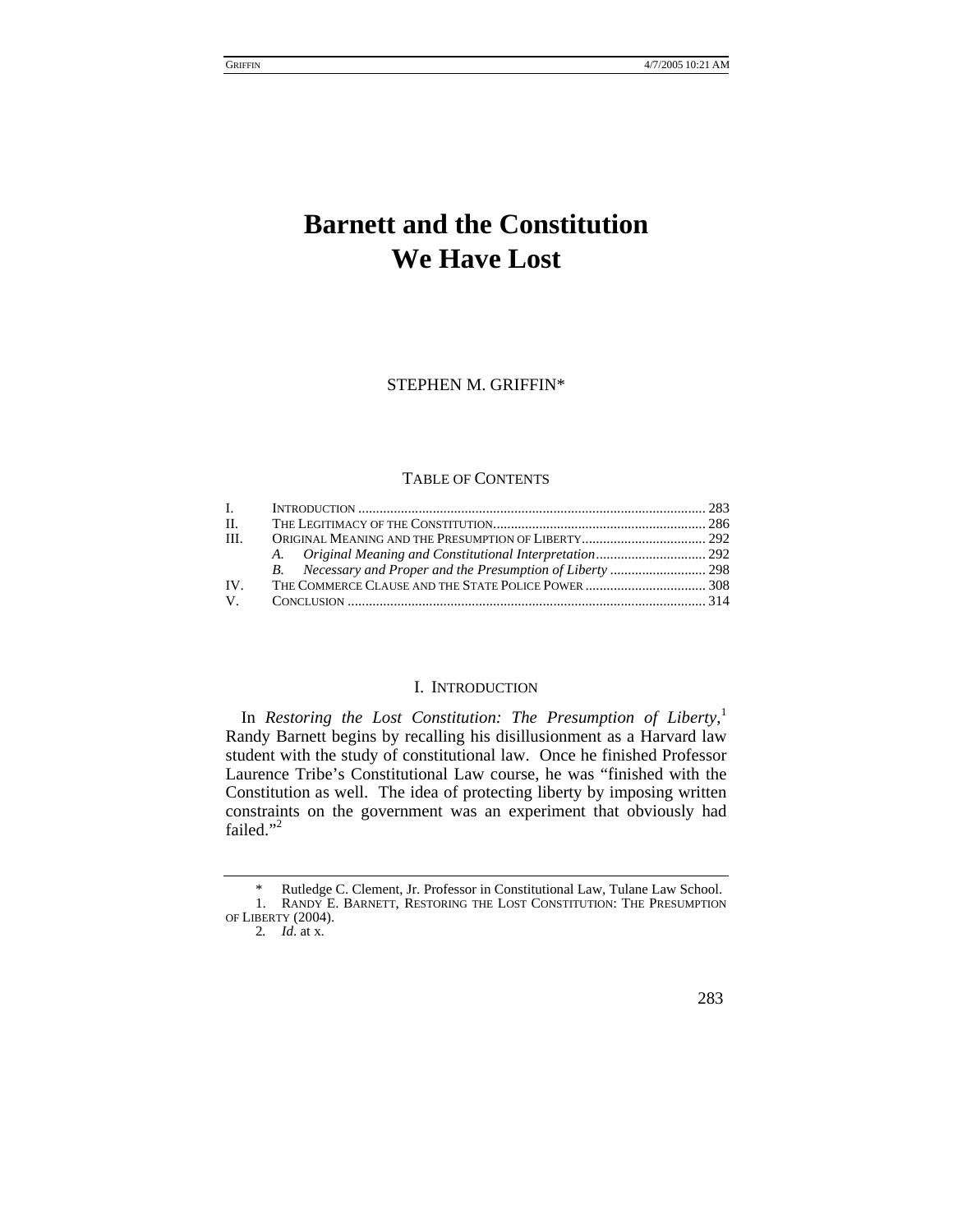I think this somewhat idealistic reaction is not uncommon. As a student, Barnett had expectations about constitutional law—that it should be about keeping government within strict limits guarded vigorously by the judiciary—that were not redeemed. He now seeks to rescue constitutional law by turning the widely accepted presumption of constitutionality into the "presumption of liberty." From Barnett's point of view, adopting the presumption of liberty is required to recover the original meaning of the necessary and proper clause, the Ninth Amendment, and the privileges or immunities clause of the Fourteenth Amendment as well as to provide protection for all enumerated and unenumerated constitutional liberties. In making his case, Barnett provides the most detailed and coherent theory for a libertarian constitutional order with which I am familiar. Everyone interested in American constitutional law and theory should read this intriguing book.

Barnett has calibrated his theory carefully to avoid some of the problems common to "conservative" and libertarian theories. He rejects the kind of originalism that looks for a subjective intent in favor of the "original meaning" (or original understanding) approach that scrutinizes the public meaning of the text of the Constitution. He celebrates the rights-creating potential of the Ninth Amendment and pays close attention to the Fourteenth Amendment.<sup>3</sup> Barnett's theory might be described as "all rights, all the time." He embraces "liberal" rights such as the right to privacy and the right to travel while also insisting on strong protection for rights of contract and property. He takes full advantage of recent historical scholarship that shows that the jurisprudence of the Lochner era was far closer to the values of the founding generation than most legal scholars have assumed.<sup>[4](#page-1-1)</sup>

Despite the care with which Barnett has constructed his theory, I suspect many legal scholars will be dismissive when they learn that he calls for a return to pre-New Deal understandings of the Commerce and Due Process Clauses, as well as the application of something close to strict scrutiny of all federal and state legislation. Indeed, Barnett's book can be regarded as a sort of time capsule of what constitutional law might have looked like had the Great Depression and the New Deal not intervened. But it would be unfortunate if this reaction prevented scholars from coming to grips with Barnett's approach to constitutional

<sup>4</sup>*. See* HOWARD GILLMAN, THE CONSTITUTION BESIEGED: THE RISE AND DEMISE OF LOCHNER ERA POLICE POWERS JURISPRUDENCE 10 (1993) (viewing Lochner-era cases as a "serious, principled effort to maintain one of the central distinctions in nineteenthcentury constitutional law—the distinction between valid economic regulation, on the one hand, and invalid 'class' legislation on the other").



<span id="page-1-1"></span><span id="page-1-0"></span><sup>3.</sup> Barnett, however, barely mentions the Equal Protection Clause.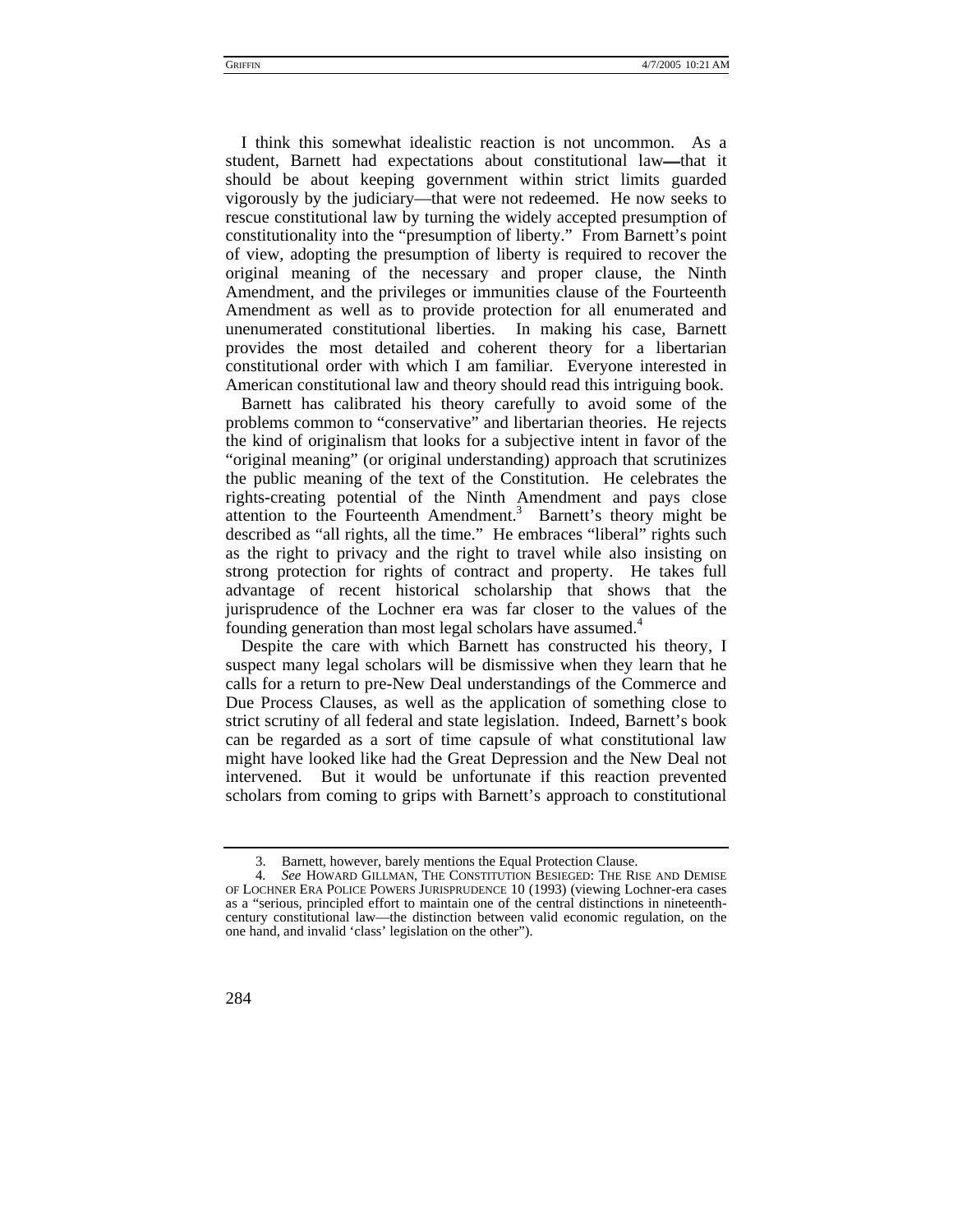law. For scholars who value the document over the doctrine,<sup>[5](#page-2-0)</sup> Barnett's textual purism has its attractions. At least from the perspective of constitutional theory, there are some valuable lessons to be learned from Barnett's libertarian approach, especially with respect to the importance of informal constitutional change in shaping American constitutionalism.[6](#page-2-1)

The strengths of Barnett's theory include his close attention to parts of the Constitution that have been neglected, a calm and even conversational tone, his clear-headed exposition, and the theory's unity and coherence. The weaknesses are more difficult to summarize in brief. Barnett's book provides evidence that it is not possible to argue for a libertarian approach to the Constitution simply by offering an interpretation of its text. Barnett's argument depends on a controversial theory of political legitimacy brought in from outside the text in order to ensure that the nonlibertarian elements in American constitutionalism do not prevail. This need to rely on an external theory of legitimacy makes Barnett's argument vulnerable to various important objections. In addition, Barnett is in love with the idea of thinking about the Constitution as if it were a commercial contract, an especially implausible approach. Further, his "original meaning" theory of interpretation is open to standard objections that he does not consider. Finally, Barnett's theory is afflicted by a certain historical weightlessness.<sup>[7](#page-2-2)</sup> In effect, he takes issue with those progressives who objected to Lochner-era jurisprudence and New Dealers who sought to change the constitutional order without considering their reasons. At the same time, it should be said that Barnett's theory at least enables us to gauge how far we have come from some of the normative commitments that underlay the 1787 Constitution.

I will consider Barnett's book in three stages. In Part II, I criticize the external theory of political legitimacy that Barnett applies to the Constitution. I argue that this theory had nothing to do with the actual reasons the Constitution was accepted as legitimate when it was ratified. In Part III, I focus on Barnett's theory of constitutional interpretation and his account of the Necessary and Proper Clause, the foundation of the

<span id="page-2-0"></span><sup>5</sup>*. See* Akhil Reed Amar, *The Supreme Court, 1999 Term—Foreword: The Document and the Doctrine*, 114 HARV. L. REV. 26, 133 (2000) (arguing that a "dense doctrinal grid threatens to obscure" the Constitution itself).

<span id="page-2-1"></span><sup>6.</sup> This is an important theme in my own work. *See, e.g.*, Stephen M. Griffin, *Constitutional Theory Transformed*, 108 YALE L.J. 2115, 2119 (1999) (arguing that the response to the Great Depression forced most constitutional change "off text" in the form of political change).

<span id="page-2-2"></span><sup>7.</sup> I am grateful to Keith Whittington for this point.

 <sup>285</sup>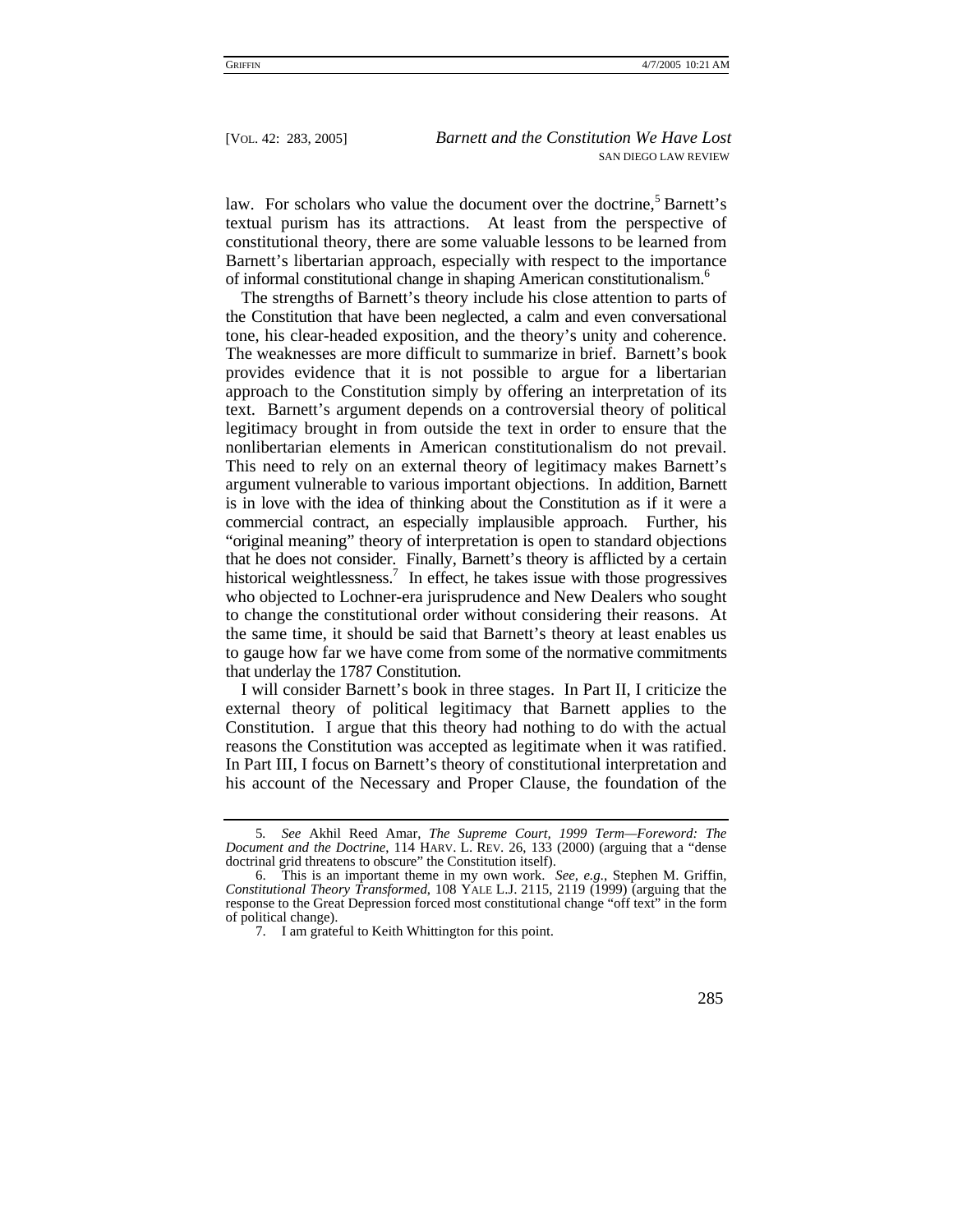"presumption of liberty." I also critique Barnett's treatment of the Lochner era. In Part IV, I examine Barnett's approach to governmental power under the Constitution, particularly with respect to the Commerce Clause and the state police power.

## II. THE LEGITIMACY OF THE CONSTITUTION

It might be thought that a theory that argues that the Constitution is more libertarian than most Americans think would have to focus first on showing how a reasonable interpretation of the text yields this result. Yet in Part I of his book, Barnett begins with the political theory behind the idea of government by consent. He asks whether the Constitution is binding on us and is thus legitimate. $8\,$  In Barnett's account, a constitution is legitimate if it creates a legal system in which citizens have a moral duty toobey the law.<sup>9</sup> He asks, "is one morally obligated to obey any law that is enacted according to constitutional procedures?["10](#page-3-2) The standard answer to this question within American constitutionalism is yes because "We the People" have consented to the Constitution and our form of government. Barnett objects that the conditions for actual consent have never been met and could never be met.<sup>11</sup> Therefore, he contends that if the Constitution is to be found legitimate, it must be on grounds other than actual consent.<sup>12</sup>

The fact that Barnett begins with political theory rather than constitutional interpretation is highly significant. This suggests that a libertarian approach to the Constitution cannot get off the ground without the help of an external political theory. But if the political theory of consent Barnett spins out does not have any substantial relationship to the Constitution, then we should question whether he is indeed providing us with a reliable account of the Constitution we actually have.

Barnett examines and rejects various bases for contending that we have actually consented to obey the law. One argument is that voting constitutes consent to obey the law.<sup>13</sup> Another argument is that residency implies consent.<sup>14</sup> Still another is that we are bound by the consent of the founders.[15](#page-3-7) This last argument is essentially an invocation of the doctrine of popular sovereignty and is a familiar element of the

<span id="page-3-4"></span><span id="page-3-3"></span>12*. Id*.

- <span id="page-3-5"></span>13*. Id*.
- <span id="page-3-7"></span><span id="page-3-6"></span>14*. Id*. at 17. 15*. Id*. at 19.

<span id="page-3-0"></span><sup>8.</sup> BARNETT, *supra* note 1, at 11.

<span id="page-3-1"></span><sup>9</sup>*. Id*. at 12.

<span id="page-3-2"></span><sup>10</sup>*. Id*. 11*. Id*. at 14.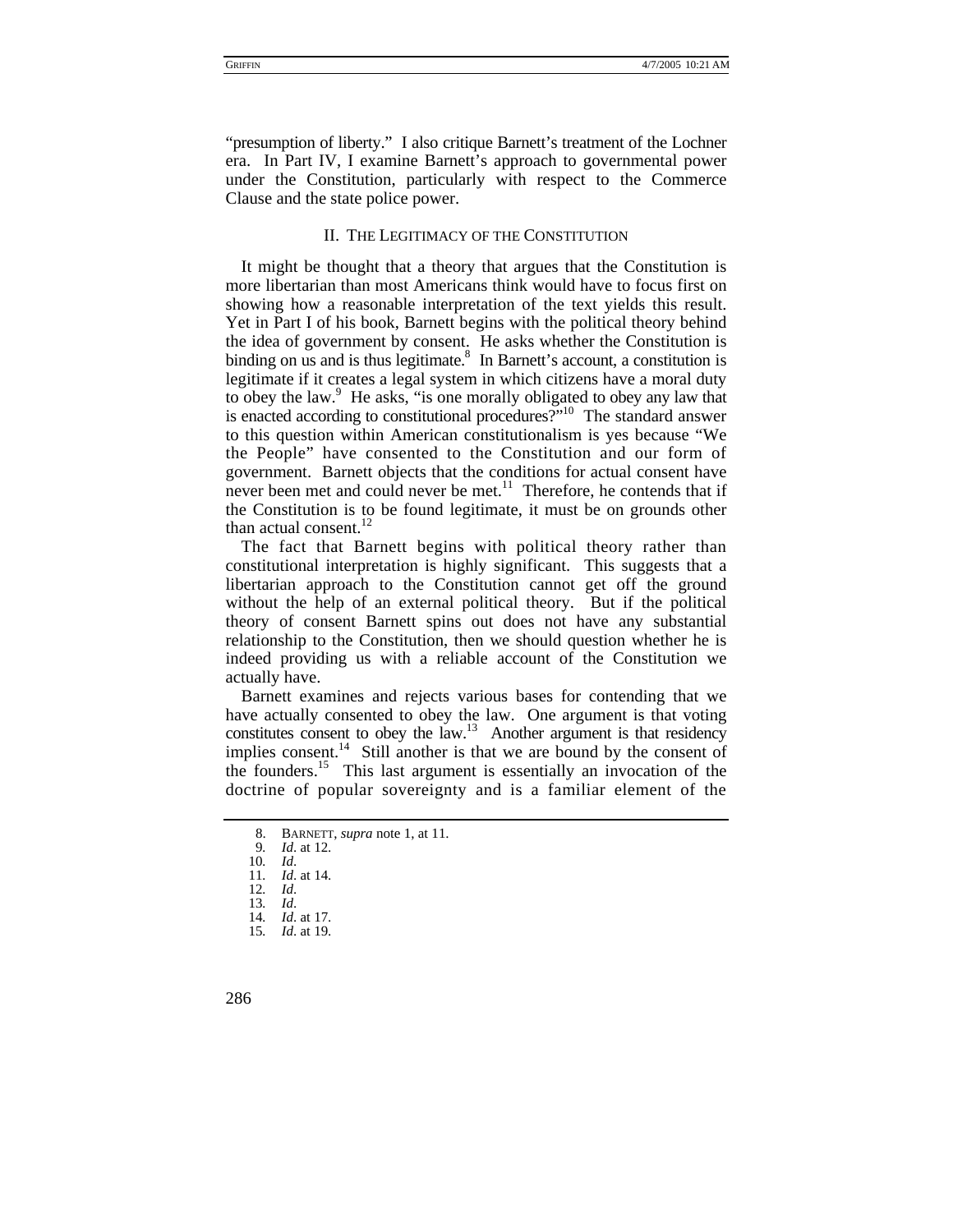American constitutional tradition. But Barnett challenges this argument. The Constitution, he says, was not approved by a unanimous vote or even a majority vote of all the people.<sup>16</sup> Instead, it was approved by a majority of delegates to constitutional conventions. Barnett asks, "How can a small minority of inhabitants presuming to call themselves 'We the People' consensually bind anyone but themselves?"<sup>17</sup> For Barnett, consent of the minority or the individual cannot be inferred from the consent of the majority.<sup>18</sup> No person can consent for another and thus the "consent of the governed" can work only if unanimous consent is obtained.<sup>[19](#page-4-3)</sup>

A key assumption behind Barnett's analysis is that the kind of consent required in the constitutional context is the same as the consent required to make a contract. Barnett argues that having a "rule of recognition"—a sense that a legal system exists and is acquiesced to—is different from legitimacy.[20](#page-4-4) Ratification conventions can indeed supply an effective rule of recognition.<sup>21</sup> But acquiescence to a legal order does not yield the kind of "moral duty" required by Barnett.<sup>22</sup> Only actual consent by each and every individual can overcome this difficulty.

Because unanimous consent is impossible in any practical constitutional order, consent must be replaced by an inquiry into whether the laws that are passed by the legal authorities are both necessary and proper. $^{23}$  So Barnett will not condemn the Constitution to illegitimacy; rather, he will show how it is legitimate for reasons other than consent and popular sovereignty. He will establish the essential conditions for constitutional legitimacy. $\frac{1}{2}$ 

I see two immediate problems with Barnett's theory of constitutional legitimacy. First, Barnett assumes that the key issue is the personal moral legitimacy of the Constitution to each and every individual rather than the political legitimacy of the Constitution to the people as a whole.<sup>25</sup> Second, Barnett ignores the standard historical account of the

<sup>25.</sup> On the differences between moral and political obligation, see REX MARTIN, A SYSTEM OF RIGHTS 5–23 (1993).



<span id="page-4-0"></span><sup>16</sup>*. Id*. at 20.

<span id="page-4-1"></span><sup>17</sup>*. Id*.

<span id="page-4-2"></span><sup>18</sup>*. Id*. at 21.

<span id="page-4-3"></span><sup>19</sup>*. Id*. at 21–22.

<span id="page-4-4"></span><sup>20</sup>*. Id*. at 22–23.

<span id="page-4-5"></span><sup>21</sup>*. Id*. at 23.

<span id="page-4-6"></span><sup>22</sup>*. Id*.

<span id="page-4-7"></span><sup>23</sup>*. Id.* at 24.

<span id="page-4-9"></span><span id="page-4-8"></span><sup>24</sup>*. Id*. at 31.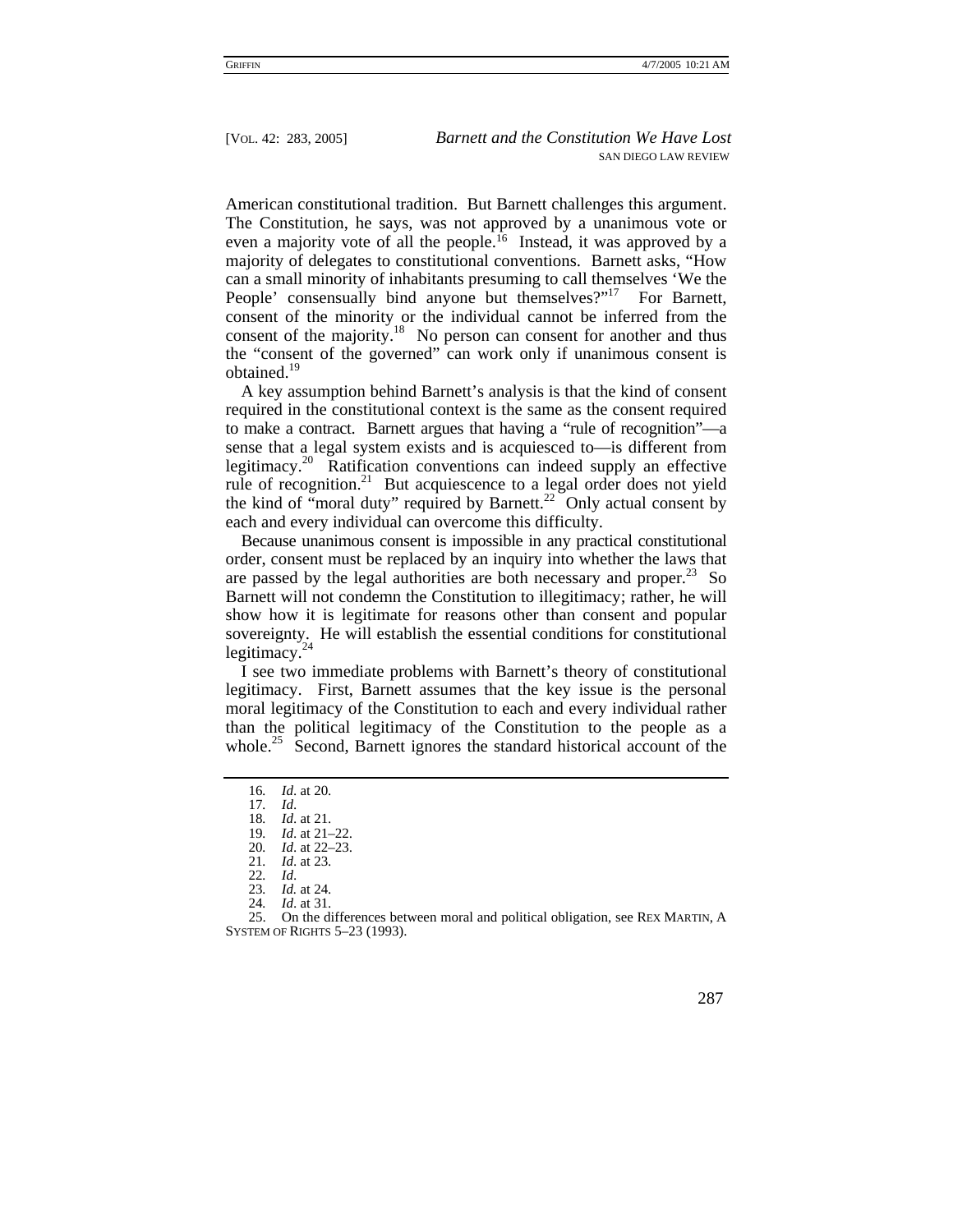meaning of popular sovereignty.<sup>26</sup> History leaves little doubt that the theory of legitimacy behind the Constitution was political, not moral (at least not moral in Barnett's sense), and that the legitimacy of the Constitution was achieved on a collective, rather than an individualistic basis. $27$ 

Barnett is puzzled by the eighteenth century concept of popular sovereignty. He asks how the founding generation could believe simultaneously in the "fiction"<sup>28</sup> of popular sovereignty and at the same time distrust the people when they were divided into majority and minority factions.<sup>29</sup> Unfortunately, Barnett does not discuss the historical meaning of popular sovereignty—that it was a way for the founding generation to express the extraordinary and indeed extralegal process by which the republic was founded.<sup>30</sup> Critically, the founding generation learned how to put the abstract concept of popular sovereignty into practice by inventing the constitutional convention.<sup>31</sup> It was this concrete institutionalization of sovereignty that is especially relevant to understanding why the Constitution was accepted as politically legitimate.

With respect to constitutional conventions, Barnett says that ratification of the Constitution by such conventions "may contribute to, though not establish $132$  its legitimacy. He says that such a ratification process would have assured the people who participated in the process that the resulting legal system was legitimate.<sup>33</sup> However, this "partial consent"<sup>34</sup> through constitutional conventions was neither sufficient nor necessary to provide legitimacy to our legal system.<sup>35</sup> For Barnett, ratification through constitutional conventions was not sufficient to establish the legitimacy of the Constitution because it did not provide a way in which literally each and every person in the United States could give or withhold his or her consent.

Whatever one thinks of this theory of legitimacy by individual consent, it clearly has nothing to do with the normative reasons why the

<span id="page-5-0"></span><sup>26</sup>*. See, e.g.*, SAMUEL H. BEER, TO MAKE A NATION: THE REDISCOVERY OF AMERICAN FEDERALISM 322–40 (1993); R.R. PALMER, 1 THE AGE OF THE DEMOCRATIC REVOLUTION 213–35 (1959); GORDON S. WOOD, THE CREATION OF THE AMERICAN REPUBLIC, 1776–1787, at 382–83, 530–32, 596–600 (1969).

<span id="page-5-1"></span><sup>27.</sup> On the point that sovereignty was a collective concept, see WOOD, *supra* note 26, at 382.

<span id="page-5-2"></span><sup>28.</sup> BARNETT, *supra* note 1, at 36.

<span id="page-5-3"></span><sup>29</sup>*. Id*.

<span id="page-5-5"></span><span id="page-5-4"></span>

<sup>30</sup>*. See* WOOD, *supra* note 26, at 306–43, 382–83. 31*. See* Akhil Reed Amar, *Of Sovereignty and Federalism*, 96 YALE L.J. 1425, 1459–62 (1987).

<span id="page-5-6"></span><sup>32.</sup> BARNETT, *supra* note 1, at 77.

<span id="page-5-7"></span><sup>33</sup>*. Id*.

<span id="page-5-8"></span><sup>34</sup>*. Id*. at 78.

<span id="page-5-9"></span><sup>35</sup>*. Id*.

<sup>288</sup>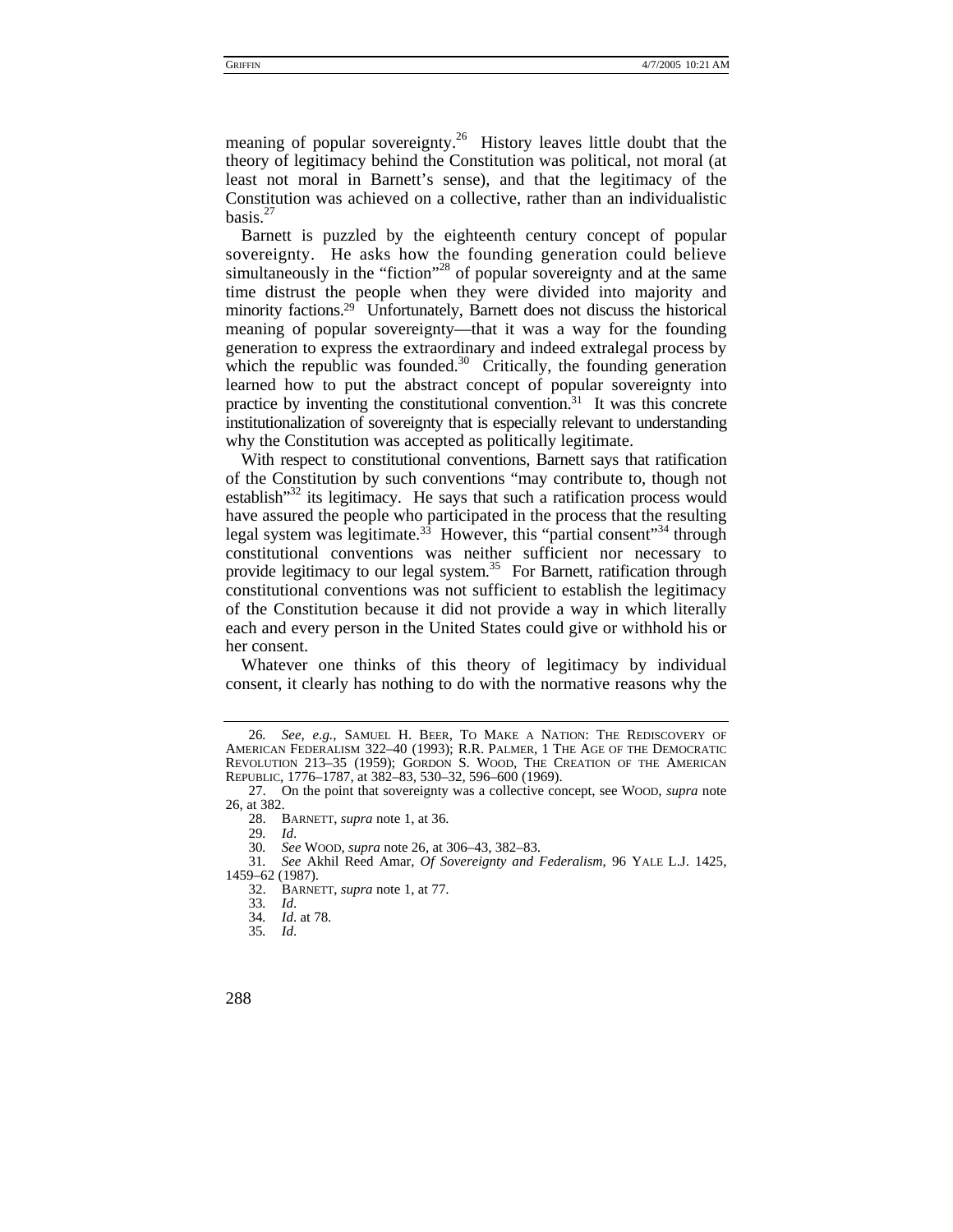Constitution was accepted as legitimate in the eighteenth century. Perhaps, however, Barnett means to judge the ratification process by the standards of a particular political theory in which he happens to believe. There is nothing wrong with this per se, but it fits badly with the overall thrust of his argument. Barnett's starting point is that governmental legitimacy in the United States has traditionally been founded on the consent of the governed. The fact that Americans accept government by consent, however, certainly does not mean that they accept Barnett's theory of government by unanimous consent. As far as I can tell, no one in the eighteenth century advocated Barnett's theory. Barnett therefore cannot claim that his particular theory of consent has anything to do with traditional American standards for legitimate government.

To put the point another way, Barnett builds a straw man and then knocks it down. He claims that "[t]hose who justify a duty to obey the law on the basis of the 'consent of the governed' must explain exactly how and when 'We the People'—you and me and everyone else—consented to obey the laws of the land.["36](#page-6-0) This statement well illustrates Barnett's view that the consent of the governed means the actual consent of each and every individual in the polity. There is no prima facie reason, however, why someone who believes that the Constitution was made legitimate through popular sovereignty and ratification by constitutional conventions has to meet this burden. The eighteenth century theory of popular sovereignty certainly was not based in such a radically individualistic account of consent.

The eighteenth century theory of popular sovereignty or legitimacy was a political theory that rested on the idea that government derived "all its powers directly or indirectly from the great body of the people."<sup>37</sup> Such a collective body could act through special assemblies called constitutional conventions to ratify a proposed constitution. Once ratified, the Constitution would operate as the fundamental law of the land and would be accepted as such by all. This normative theory is close to what actually occurred following the signing of the Constitution in 1787. Close enough so that the American people accepted the Constitution as legitimate.

Why is Barnett so concerned with individual (as opposed to collective) consent? Barnett states that individuals have fundamental natural,

<span id="page-6-0"></span><sup>36</sup>*. Id*. at 14.

<span id="page-6-1"></span><sup>37.</sup> THE FEDERALIST NO. 39, at 251 (James Madison) (Jacob E. Cooke ed., 1961).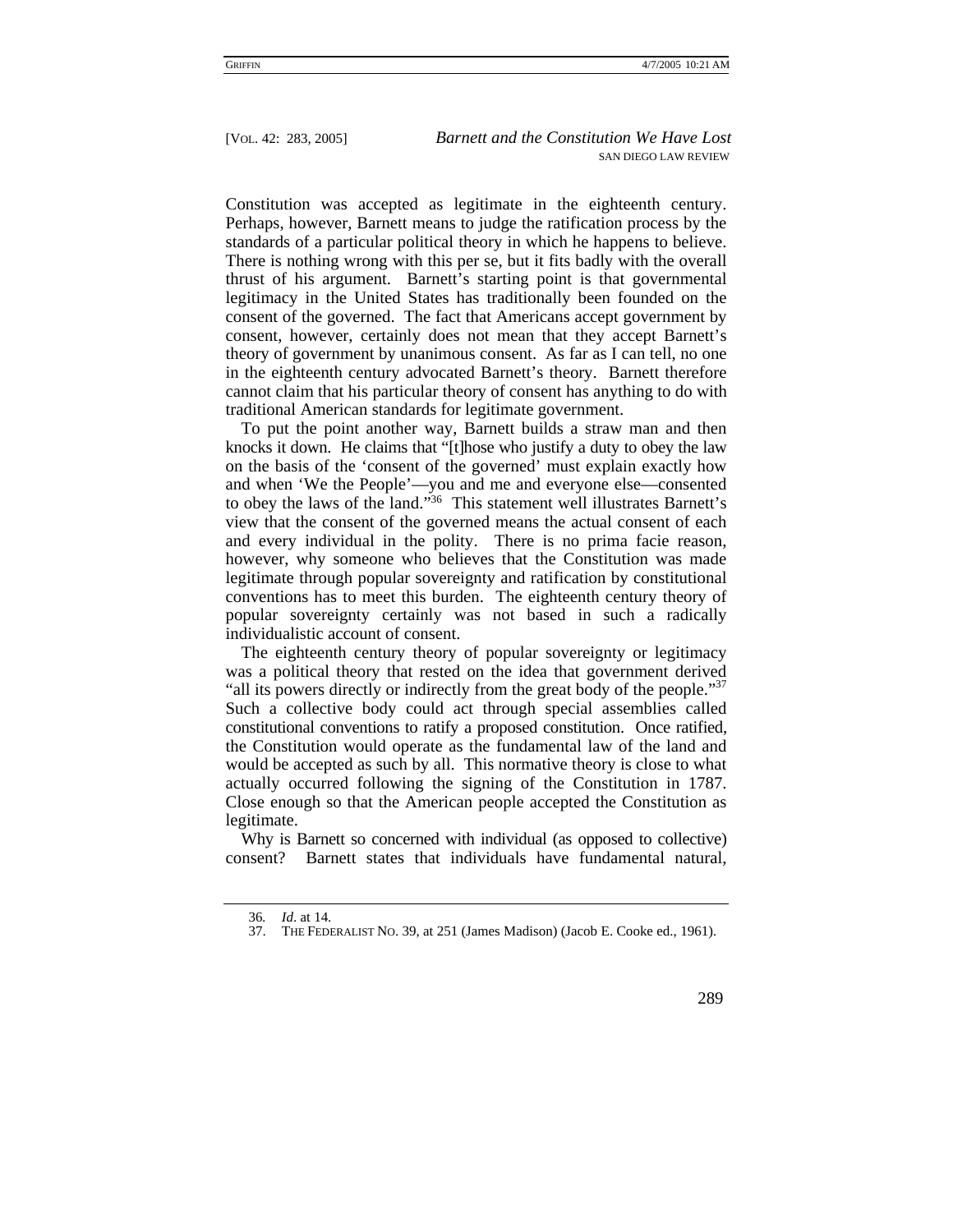human, or background rights (it does not matter much to him what they are called) and for those rights to be effective, people must have a further right to withhold their consent to a lawmaking process.<sup>38</sup> So rights precede government. Lawmaking, however, can be legitimate in the absence of consent if it is *just*; that is, if it is "(1) *necessary* to protect the rights of others and (2) *proper* insofar as [it does] not violate the preexisting rights of the persons on whom they are imposed."<sup>[39](#page-7-1)</sup>

Barnett contends that the founding generation believed in natural rights, although he writes that there was not universal agreement about the content of those rights or the remedy for their violation.<sup>40</sup> Further, natural rights were synonymous with the various liberties the people have before a government is formed.<sup>41</sup> Here, the Ninth Amendment enters the picture. The purpose of the Ninth Amendment was to guard against the possibility that the enumeration of rights in the Bill of Rights would be taken to mean that the other liberties had been given up.<sup>42</sup> The Privileges or Immunities Clause of the Fourteenth Amendment also operates to guarantee these natural rights or liberties.[43](#page-7-5) Barnett argues that the founding generation was correct to believe in some form of natural rights.<sup>44</sup> Such rights ensure a sphere of "bounded freedom"<sup>45</sup>—in which individuals pursue their own ends by using "the rights of several property, freedom of contract, first possession, self-defense, and restitution."[46](#page-7-8)

Throughout his argument on constitutional legitimacy and, indeed, much of the rest of the book, Barnett assumes that the Constitution should be analyzed as if it were a commercial contract.<sup>47</sup> This assumption is deeply mistaken. Contracts have a superficial similarity to constitutions in that both are agreements reduced to writing. Focusing on agreement, however, does not isolate what makes contracts special and useful. Commercial contracts are about exchange in the context of a market economy. Focusing on agreement also does not isolate what makes constitutions special. Constitutions structure politics and governmental institutions. As I have argued elsewhere, they are a distinctive *political* practice.<sup>[48](#page-7-10)</sup>

<sup>48</sup>*. See* STEPHEN M. GRIFFIN, AMERICAN CONSTITUTIONALISM: FROM THEORY TO POLITICS 15 (1996).



<span id="page-7-0"></span><sup>38.</sup> BARNETT, *supra* note 1, at 44.

<span id="page-7-1"></span><sup>39</sup>*. Id*.

<span id="page-7-2"></span><sup>40</sup>*. Id*. at 54.

<span id="page-7-3"></span><sup>41</sup>*. Id*. at 57–58.

<span id="page-7-4"></span><sup>42</sup>*. Id*. at 59–60.

<span id="page-7-5"></span>*Id.* at 60–68.

<span id="page-7-6"></span><sup>44</sup>*. Id*. at 78–80. *Id.* at 82.

<span id="page-7-7"></span>

<span id="page-7-8"></span><sup>46</sup>*. Id*.

<span id="page-7-10"></span><span id="page-7-9"></span><sup>47</sup>*. See, e.g.*, *id*. at 22–25.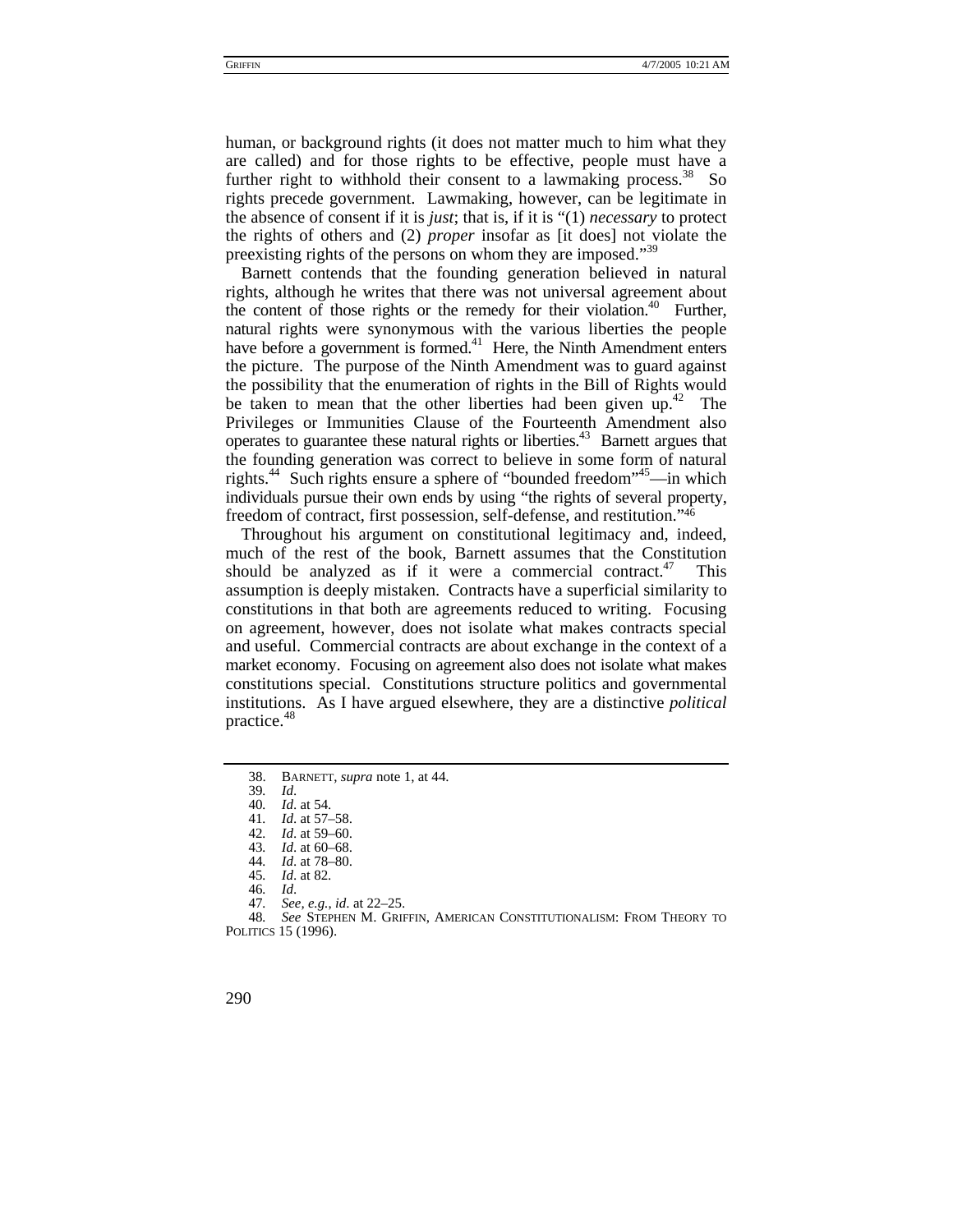Russell Hardin has usefully elaborated the differences between the Constitution and a contract.<sup>49</sup> Hardin first draws a distinction among theories of social order based on conflict, shared values, exchange, and coordination.[50](#page-8-1) He argues that coordination theory is especially well suited to understanding the purpose of the American Constitution. Hardin emphasizes: "A constitution does not resolve a particular exchange .... It regulates a long-term pattern of interactions. It establishes conventions in the sociological or strategic sense that make it easier for us to cooperate and to coordinate in particular moments."<sup>51</sup> Constitutions help bring institutions like contracting into existence. Hardin discusses two other differences between a constitution and a contract: while agreement is necessary for contracts, acquiescence is more important for constitutions; further, contracts are enforced through external sanctions while constitutions are self-enforcing. $52$ 

In support of his second point, Hardin notes that "[t]o come into being or to be effective, a constitution does not require universal or even widespread agreement."<sup>53</sup> One of the advantages of the 1787 Constitution is that it did not require the unanimous consent of the states, unlike the ill-fated Articles of Confederation.<sup>54</sup> Obviously, many Americans did not in any way signal their acceptance of the Constitution. One of the virtues of Hardin's argument is that he is able to explain why the Constitution was a success even though it lacked unanimous agreement. As he states:

A constitution does not commit the way a contract does. Rather *it merely raises the cost of trying to do things some other way through its creation of a coordination convention*. Moreover what it commits to is open to evolution and change in a far more expansive way than is the expectation of action under a contract[.](#page-8-6)55

Once the Constitution began operating and showed some initial benefits, it could not be supplanted in the same way as the Articles of Confederation. Its success bred more success. As Hardin comments: "The Constitution of 1787 worked in the end because enough of the

<sup>55</sup>*. Id*. at 111–12.



<span id="page-8-0"></span><sup>49</sup>*. See* RUSSELL HARDIN, LIBERALISM, CONSTITUTIONALISM, AND DEMOCRACY 82– 140 (1999).

<span id="page-8-1"></span><sup>50</sup>*. See id*. at 9–12.

<span id="page-8-2"></span><sup>51</sup>*. Id*. at 86.

<span id="page-8-3"></span><sup>52</sup>*. Id*. at 88–89.

<span id="page-8-4"></span><sup>53</sup>*. Id*. at 107.

<span id="page-8-6"></span><span id="page-8-5"></span><sup>54</sup>*. Id*.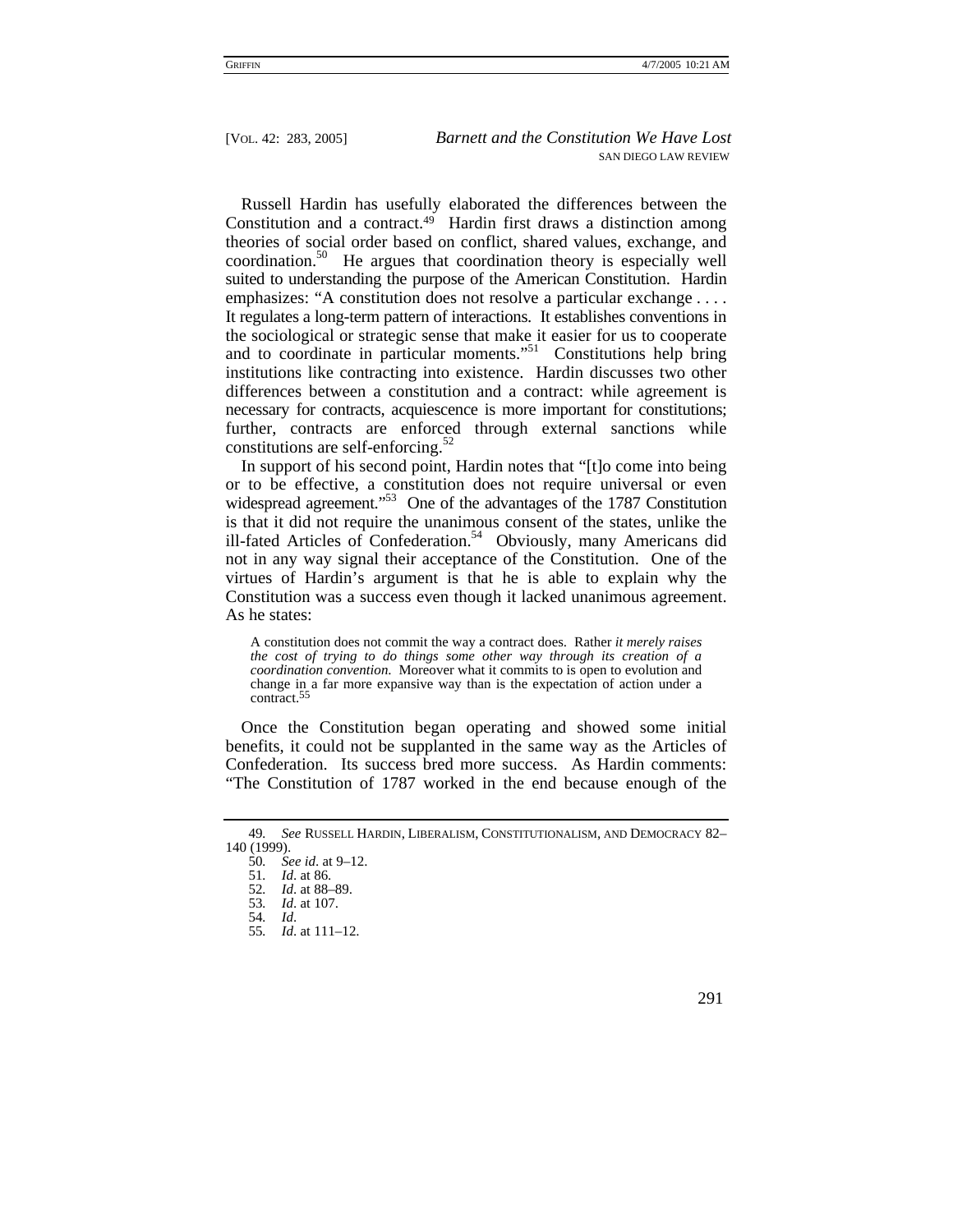relevant people worked within its confines long enough to get it established in everyone's expectations that there was no point in not working within its confines."[56](#page-9-0)

Comparing the Constitution to a contract is also misleading because it implies that the Constitution is like an ordinary law. As I have argued elsewhere, there are significant disanalogies between ordinary laws and the Constitution.<sup>57</sup> First, the Constitution is the framework for the entire government and, as such, provides the structure for national politics as a whole. Second, many of the Constitution's most significant provisions are written in terms far more abstract than those commonly used in ordinary law (or contracts). Third, as Hardin emphasizes, the Constitution cannot be enforced in the same way other laws can.<sup>58</sup> When someone violates a contract, some external agency stands ready to enforce the contract and remedy the violation. By contrast, constitutions must be self-enforcing. In the constitutional sphere, there is no external agency available (if there were, it would not itself be subject to the constitution). Without an external agency, constitutions must ultimately be enforced by the operation of the entire political system or, one might say, by the people as a whole.

Because the Constitution is not analogous to a contract, Barnett's entire theoretical enterprise has difficulty getting off the ground. First, his assumption that we must consent to the Constitution as we do to a contract does not hold and so the theory of legitimacy that follows from this assumption is therefore unsound. Second, as I demonstrate below, the notion of the Constitution as contract causes Barnett to ignore the idea of the "living Constitution," a well-known alternative to his account of constitutional interpretation. This ultimately weakens the plausibility of Barnett's theory of interpretation and thus his libertarian approach as a whole.

#### III. ORIGINAL MEANING AND THE PRESUMPTION OF LIBERTY

# *A. Original Meaning and Constitutional Interpretation*

Having established to his satisfaction that the purpose of government is to protect the natural rights of liberty, Barnett moves to a consideration of the kind of constitutional method necessary to realize these rights. Barnett defends a version of originalism known as "original meaning," which, in brief, focuses on the objective meaning that the words of the

<sup>58</sup>*. See* HARDIN, *supra* note 49, at 88–89; s*ee also* SYLVIA SNOWISS, JUDICIAL REVIEW AND THE LAW OF THE CONSTITUTION 5–6, 198–99 (1990).



<span id="page-9-0"></span><sup>56</sup>*. Id*. at 136.

<span id="page-9-2"></span><span id="page-9-1"></span><sup>57</sup>*. See* GRIFFIN, *supra* note 48, at 13–15.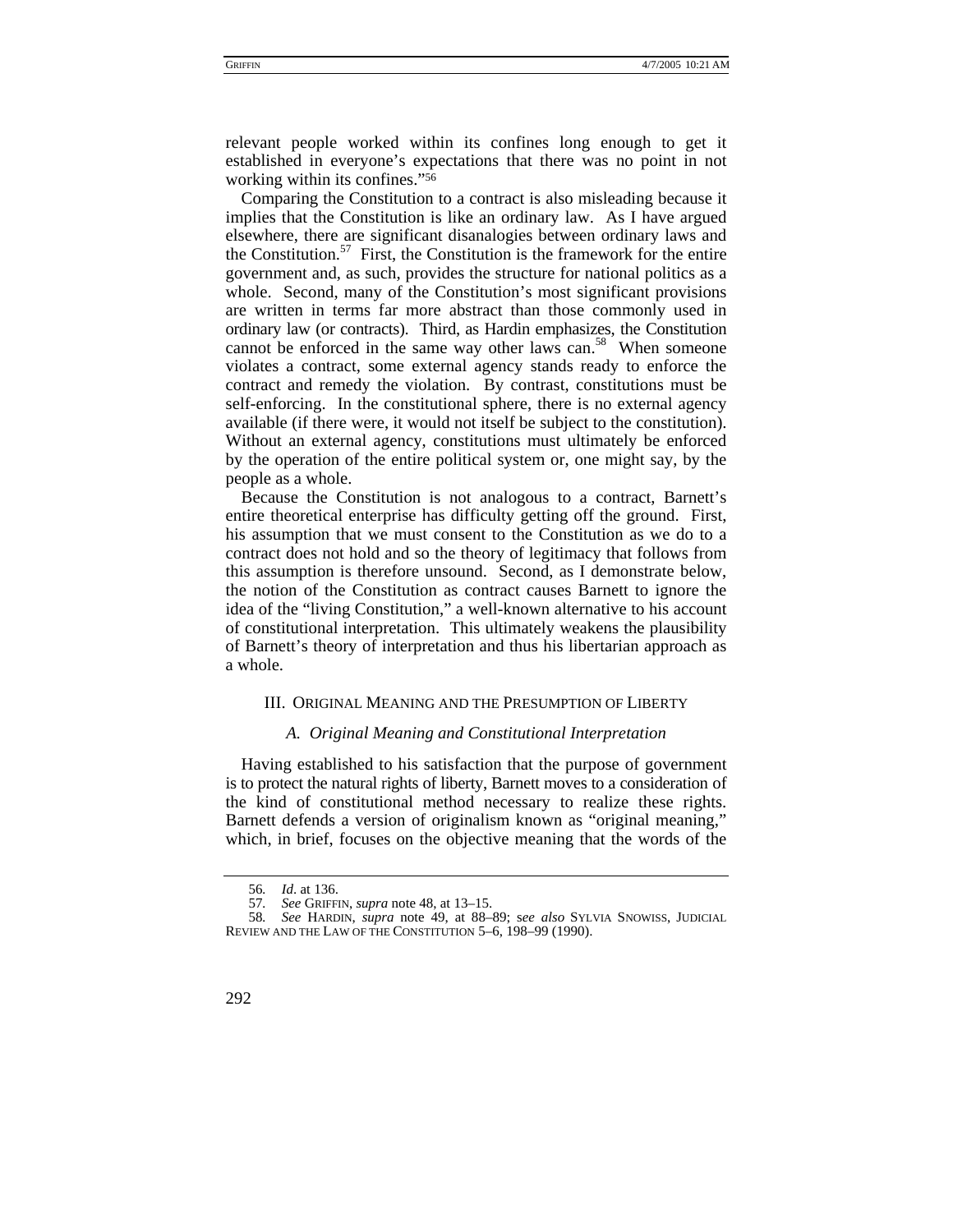Constitution had when it was written as opposed to the subjective intent of the framers.[59](#page-10-0) Barnett views originalism as following from the foundational commitment to have a written constitution and, like many originalists I have read, does not recognize any viable alternative method of interpretation.<sup>60</sup> Barnett thinks that the most important reason some scholars oppose originalism is because they do not like its consequences for constitutional doctrine. $61$  He draws a distinction between what the Constitution says and whether we approve of it. He contends that we should not choose a method of interpretation because of the outcomes it recommends. That "puts the evaluative cart before the interpretive horse."<sup>[62](#page-10-3)</sup>

In keeping with his general theory, Barnett uses principles from contract law to illuminate constitutional interpretation. $63$  He argues, in an uncharacteristically weak fashion, that the fact that the Constitution is written makes contract law relevant given that contracts are in writing.<sup>64</sup> The original meaning approach to constitutional interpretation follows from "the commitment to a written text."[65](#page-10-6) Barnett highlights the importance of "locking in" legal meaning. Constitutions are put in writing in order to restrict future lawmakers and thus lock in a particular legal order.<sup>66</sup> Here Barnett develops a useful counter to those who see the Constitution as a living document. He brings contract principles and constitutional interpretation together in a fruitful way:

With a constitution, as with a contract, we look to the meaning established at the time of formation and for the same reason: If either a constitution or a contract is reduced to writing and executed, where it speaks it establishes or "locks in" a rule of law from that moment forward. Adopting any meaning contrary to the original meaning would be to contradict or change the meaning of the text and thereby to undermine the value of writtenness itself. Writtenness ceases to perform its function if meaning can be changed in the absence of an equally written modification or amendment[.](#page-10-8)<sup>67</sup>

<sup>67</sup>*. Id*. at 105–06.



<span id="page-10-0"></span><sup>59.</sup> BARNETT, *supra* note 1, at 89, 92.

<span id="page-10-1"></span><sup>60</sup>*. Id*. at 92.

<span id="page-10-2"></span><sup>61</sup>*. Id*. at 96.

<span id="page-10-3"></span><sup>62</sup>*. Id*.

<span id="page-10-5"></span><span id="page-10-4"></span><sup>63</sup>*. Id*. at 97, 100.

<sup>64</sup>*. Id*. at 100. This syllogism seems a bit incomplete. The fact that the Qur'an is in writing does not mean that its interpretive principles are relevant to American constitutional interpretation. A closer relationship to the Constitution must first be established before this argument can get off the ground.

<span id="page-10-6"></span><sup>65</sup>*. Id*.

<span id="page-10-8"></span><span id="page-10-7"></span><sup>66</sup>*. Id*. at 103–05.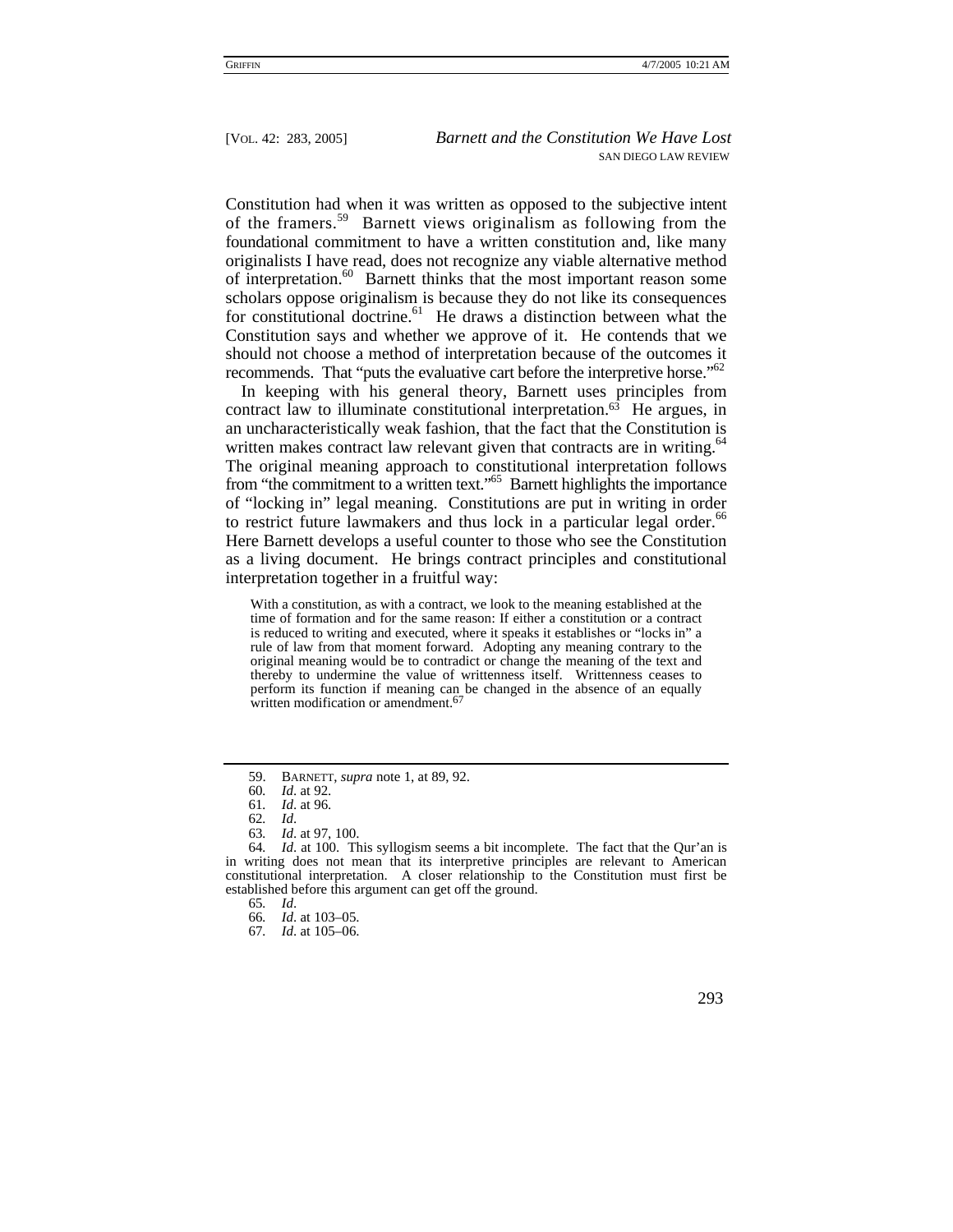In developing this interesting perspective on constitutional interpretation, Barnett does not come to grips with any significant opposing view.<sup>68</sup><br>This is unfortunate, because interpretation is the area of constitutional theory to which scholars have devoted the greatest attention. Despite the wide variety of theories of interpretation, advocates of originalism like Barnett have tended to assume that it is the status quo. $69$  This is clearly mistaken, because it has not been the practice of the Supreme Court to adopt any one method of interpretation[.70](#page-11-2)

The most accurate description of the Supreme Court's practice is that it uses a plurality of methods of interpretation. These different methods are the product of the reality that there are various authoritative sources of law in the United States. Each theory of interpretation is grounded in a recognized source of law and draws strength from the authority of that source.[71](#page-11-3) Barnett's theory illustrates this perfectly. Barnett employs contract law to ground constitutional law. He appeals to our sense that we live in a common law system and to a plausible, although flawed, analogy between the Constitution and a contract.

Although constitutions are not like contracts, there is nothing wrong with the idea of illuminating the Constitution with principles drawn from other areas of American law. It illustrates the process I have described as the "legalization" of the Constitution.<sup>72</sup> Where Barnett goes wrong is to assume, without any real argument, that his preferred method of interpretation is the only legitimate method. The idea of a plurality of methods, however, has been previously explored in depth by Philip Bobbitt, Richard Fallon, Robert Post, and in my own work[.73](#page-11-5) Their theories converge around the following methods of interpretation: textualism, history, precedent, inferences from the structure of the Constitution, and tradition.<sup>74</sup>

Barnett's theory is compatible with two of the methods actually used by the Supreme Court: text and history (although, for Barnett, history is defined as the search for original meaning). He does not mention any other method of interpretation. This could be construed as a call for

<span id="page-11-0"></span><sup>68.</sup> For example, he remarks that "the opponents of originalism have never converged on an appealing and practical alternative." *Id*. at 92. Leaving to one side the issue of why opponents of originalism must converge before Barnett is required to discuss their theories, this ignores the important practical question of whether the theory of original meaning is actually followed by the Supreme Court, and if it is, whether it is regarded by the Court as the only legitimate theory of interpretation as Barnett assumes.

<span id="page-11-1"></span><sup>69.</sup> Barnett is thus vulnerable to the criticism I made in GRIFFIN, *supra* note 48, at 157–58.

<span id="page-11-2"></span><sup>70</sup>*. Id*. at 146–47.

<span id="page-11-3"></span><sup>71.</sup> I have developed this argument at length in *id*. at 143–52.

<span id="page-11-4"></span><sup>72</sup>*. See id*. at 144–47.

<span id="page-11-5"></span><sup>73</sup>*. See id*. at 143–52.

<span id="page-11-6"></span><sup>74</sup>*. Id*. at 148.

<sup>294</sup>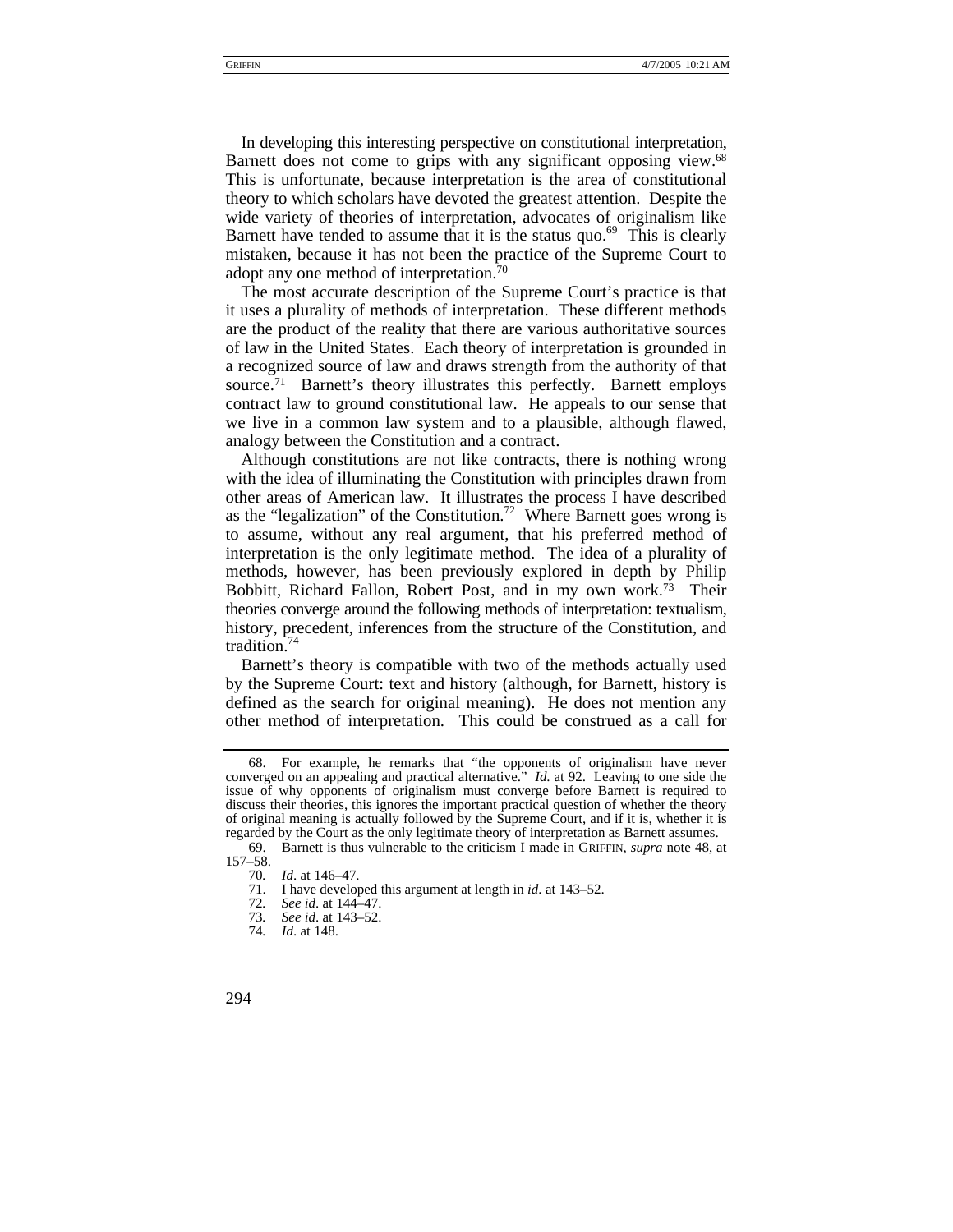changing the status quo, except that Barnett does not recognize that the status quo includes more methods than the one he favors. So he does not provide the kind of argument in favor of original meaning that he needs to. The point is not to establish that original meaning is a legitimate theory of interpretation. In light of the development of the American constitutional tradition, there is no doubt that it is. Barnett's burden is to establish why it is the *only* legitimate method of interpretation. Barnett evades this burden by assuming, as many other originalists have done, that original meaning is the status quo. This is clearly false.

Barnett is also wrong to say that the only reason scholars oppose originalism is because of its consequences for doctrines they like. Scholars have argued that originalism is just as implausible as it is harmful.<sup>75</sup> First, for the reasons I have reviewed, originalism is not the only legitimate method of constitutional interpretation. Second, scholars have argued that originalism is a poor fit with much existing constitutional doctrine—it does not explain that doctrine and does not reflect the standard practice of the Supreme Court. Third, scholars likely regard originalism as less plausible than the theory they think is most plausible—the idea that the Constitution is a "living" document.<sup>[76](#page-12-1)</sup>

The idea of a living Constitution was well stated by Justice William Brennan: "[T]he genius of the Constitution rests not in any static meaning it might have had in a world that is dead and gone, but in the adaptability of its great principles to cope with current problems and current needs."<sup>77</sup> It is important to understand that a major element of the power of the living Constitution perspective is that it accords with a widespread understanding of how the American constitutional system has developed over time. That is, the living Constitution perspective is accepted not just because it is perceived as normatively desirable, but because it is understood to be an accurate description of how American constitutionalism has actually worked.<sup>[78](#page-12-3)</sup>

<span id="page-12-0"></span><sup>75</sup>*. See, e.g.*, RICHARD H. FALLON, JR., THE DYNAMIC CONSTITUTION: AN INTRODUCTION TO AMERICAN CONSTITUTIONAL LAW 196–97 (2004); DANIEL A. FARBER & SUZANNA SHERRY, DESPERATELY SEEKING CERTAINTY: THE MISGUIDED QUEST FOR CONSTITUTIONAL FOUNDATIONS 11–21 (2002).

<span id="page-12-2"></span><span id="page-12-1"></span><sup>76</sup>*. See, e.g.*, FALLON, *supra* note 75, at 240, 269–70.

<sup>77.</sup> William J. Brennan, Jr., *The Constitution of the United States: Contemporary Ratification*, *in* INTERPRETING THE CONSTITUTION: THE DEBATE OVER ORIGINAL INTENT 23, 27 (Jack N. Rakove ed., 1990).

<span id="page-12-3"></span><sup>78</sup>*. See* Gordon S. Wood, *The Fundamentalists and the Constitution*, 35 N.Y. REV. BOOKS, Feb. 18, 1988, at 33, 39. This point is well illustrated in Robert C. Post, *The Supreme Court, 2002 Term—Foreword: Fashioning the Legal Constitution: Culture,*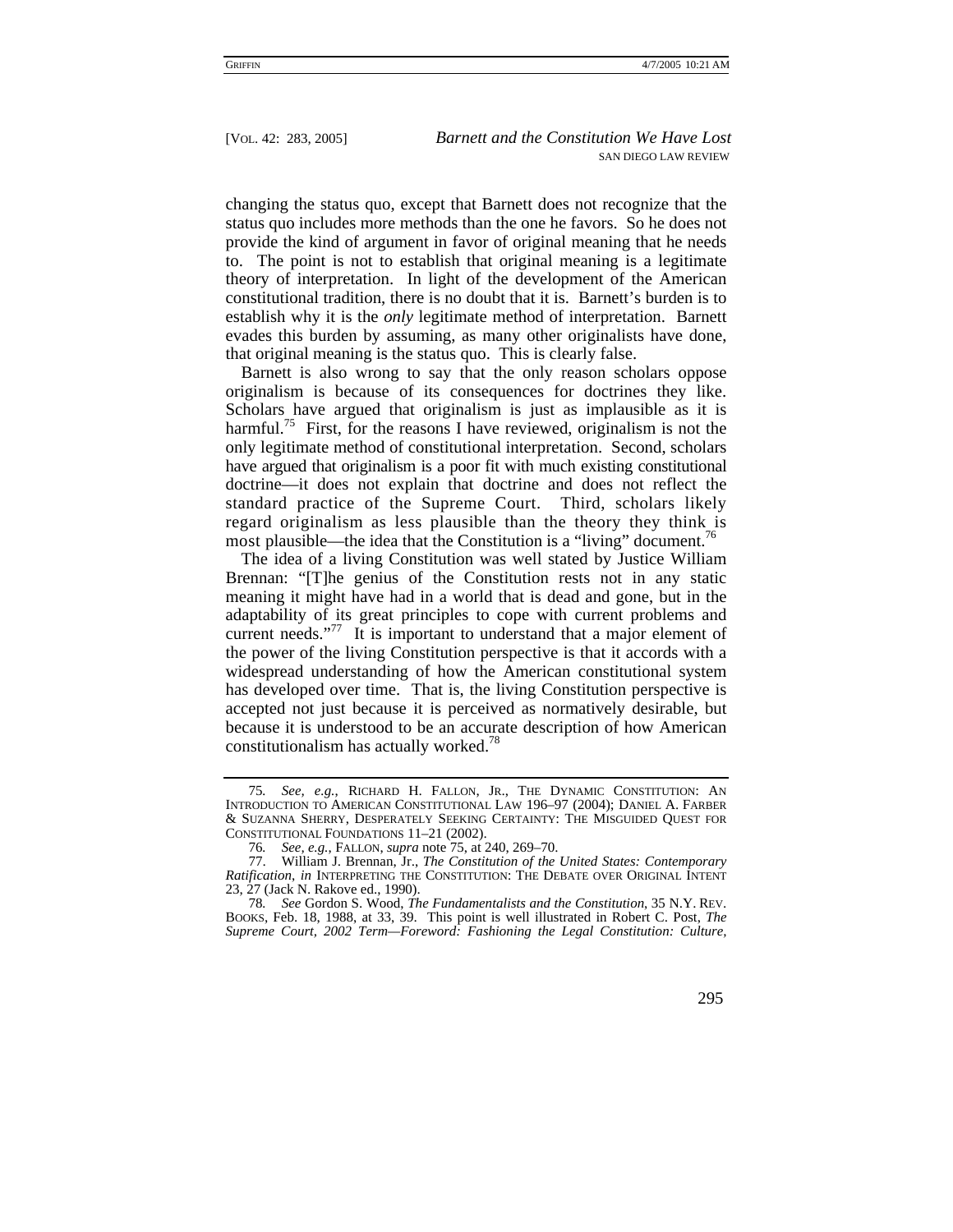It is telling that Barnett never discusses the living Constitution perspective as an alternative to originalism. From this perspective, it is not possible to "lock in" the Constitution's most famous abstract provisions. The meaning of the Constitution changes not only because the circumstances to which it is applied change, but as the values and beliefs that inform the text change.<sup>79</sup> Barnett wonders, in effect, why anyone who accepts this perspective would be interested in adopting a text that is difficult to amend. $80$  Why not just make up the Constitution as you go along? I can imagine a number of replies here, but the most fundamental one is that living constitutionalists do not understand the Constitution to be a contract. In general, the purpose of the Constitution is to frame the government, not to freeze in place a specific governing regime. The Federalists believed in one sort of regime, Jeffersonians another, and New Deal Democrats yet a third. Fortunately for the stability of our government, the Constitution's broad generalities were compatible with all three. From a living Constitution perspective, abstract language, not suitable for ordinary contracts, is appropriate in the constitutional case.

The contrast between Barnett and living constitutionalists illustrates why I think the theory of constitutional change is fundamental for constitutional theory.<sup>81</sup> Barnett's lockbox theory of constitutional meaning illustrates the important role of constitutional change very well. Barnett's implied criticism of the living Constitution perspective is that one cannot hold this view without committing the error of amending the Constitution outside the procedures specified in Article V. Barnett's view of how legitimate constitutional change occurs is thus a key element in his argument for interpreting the Constitution by using original meaning.

I have taken a somewhat detached perspective on the idea of the living Constitution because it has many strands, not all of which I agree with. Living constitutionalists often respond to Barnett's challenge of "Why bother to have a written text?" by saying that it is important to have a continuous and vital constitutional tradition. New interpretations are legal

<span id="page-13-2"></span>81*. See* GRIFFIN, *supra* note 48; Griffin, *supra* note 6.

*Courts, and Law*, 117 HARV. L. REV. 4, 35–41 (2003). As Post states: "The question is not *whether* constitutional culture ought to be a source of constitutional law, because as a matter of history and structure constitutional interpretation is possible only because the Court engages in a continuous dialogue with the constitutional beliefs and values of nonjudicial actors." *Id*. at 41.

<span id="page-13-1"></span><span id="page-13-0"></span><sup>79</sup>*. See* Griffin, *supra* note 6, at 2148–56.

<sup>80.</sup> It is useful to compare Barnett's theory to Christopher Eisgruber's on this important point. *See* CHRISTOPHER L. EISGRUBER, CONSTITUTIONAL SELF-GOVERNMENT 10–25 (2001). Eisgruber contends that "we should regard inflexible written constitutions, including the American one, as practical, procedural devices for implementing relatively ordinary, albeit non-majoritarian, conceptions of democracy." *Id*. at 11. Eisgruber thus argues that the purpose of an inflexible constitution is not primarily to bind future lawmakers (as Barnett would have it) but to guarantee democratic self-government.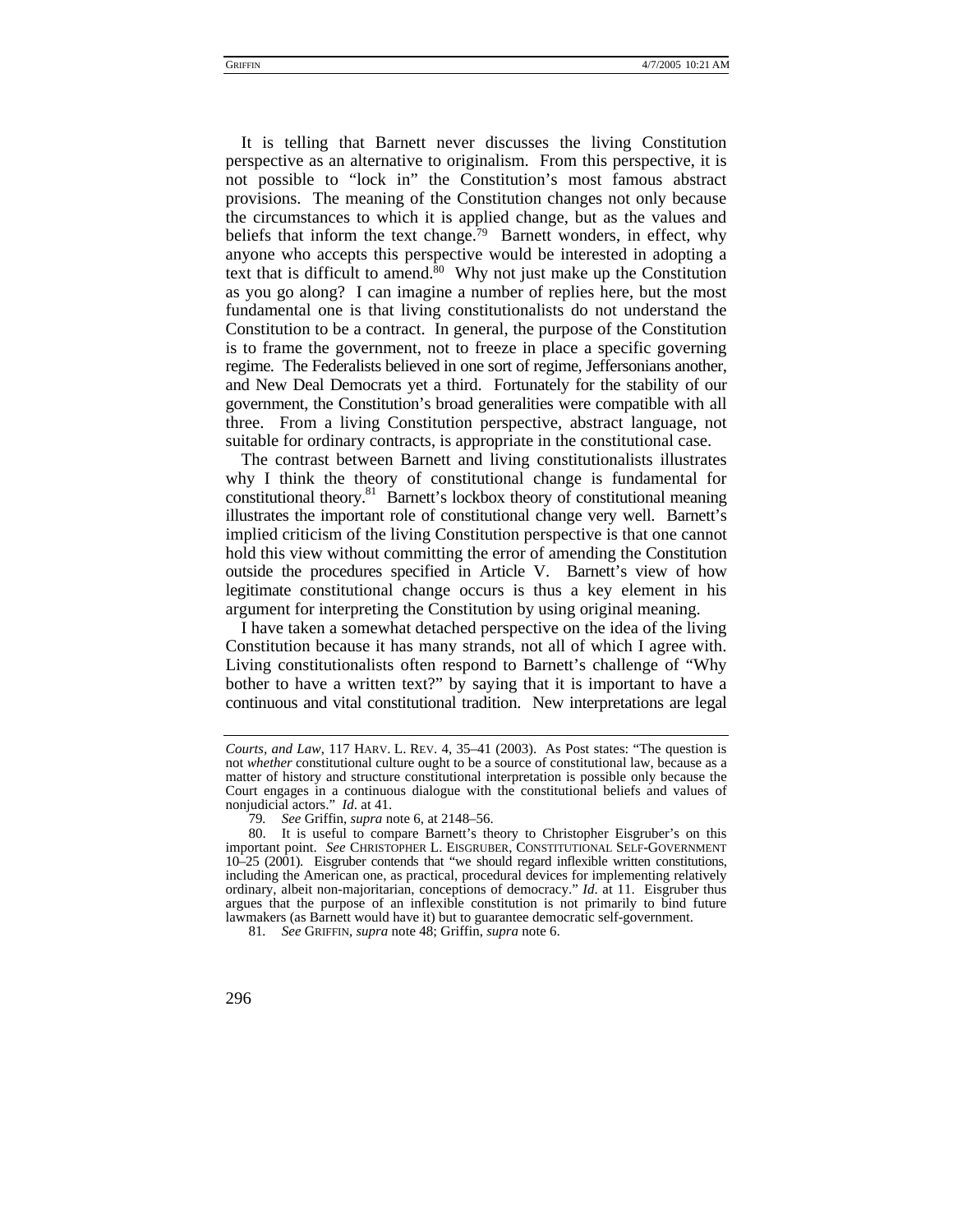to the extent that they are consistent with the broad outlines of the Constitution and to its historical traditions. Further, there is no point to amending the Constitution every time an unforeseen circumstance occurs because the genius of the document is precisely that it can serve to structure the government although more than two centuries have passed since its adoption.

Matters look somewhat different from my historicist perspective. Instead of a continuous constitutional tradition, I have argued that the constitutional order has been broken and remade in various fundamental respects at several points in American history, most notably during Reconstruction and the New Deal.<sup>82</sup> So my answer to Barnett on the question "Why have a Constitution?" is not the same as the answer given by the living constitutionalists. To me, our constitutional "tradition" has discontinuities that are just as important to understanding American constitutionalism as are the continuities relied on by Barnett and the living constitutionalists.<sup>[83](#page-14-1)</sup>

Further, the whole question of why we cannot amend the Constitution every time there is a significant change in circumstances is for me a far more complex matter than it is for Barnett or the living constitutionalists. One answer to Barnett is that we cannot amend the Constitution in the way he suggests without endangering the stability of our form of government. In general, Barnett underestimates the difficulty of amending the Constitution<sup>84</sup> and he does not review the reasons (presented by James Madison in *Federalist No. 49*) [85](#page-14-3) why it is useful to have a document that is difficult to amend. Someone who wants to be "up front" about making a significant change to the Constitution in the manner Barnett recommends is faced by a host of problems. Americans often take suggestions for important constitutional amendments to be criticisms of our entire form of government (indeed, our way of life), not as reasonable reforms in the light of changing circumstances (as Barnett would have it). Because the Constitution is the focus of strong patriotic sentiments, it is difficult to change even when such a change is necessary.[86](#page-14-4) This forces responsible constitutional actors to seek means of constitutional change other than amendment, including judicial

<span id="page-14-0"></span><sup>82</sup>*. See* GRIFFIN, *supra* note 48, at 36; Griffin, *supra* note 6, at 2115–16.

<span id="page-14-1"></span><sup>83.</sup> Griffin, *supra* note 6, at 2148.

<span id="page-14-2"></span><sup>84.</sup> BARNETT, *supra* note 1, at 351.

<span id="page-14-3"></span><sup>85.</sup> I review these reasons in GRIFFIN, *supra* note 48, at 29–30.

<span id="page-14-4"></span><sup>86</sup>*. Id*. at 39.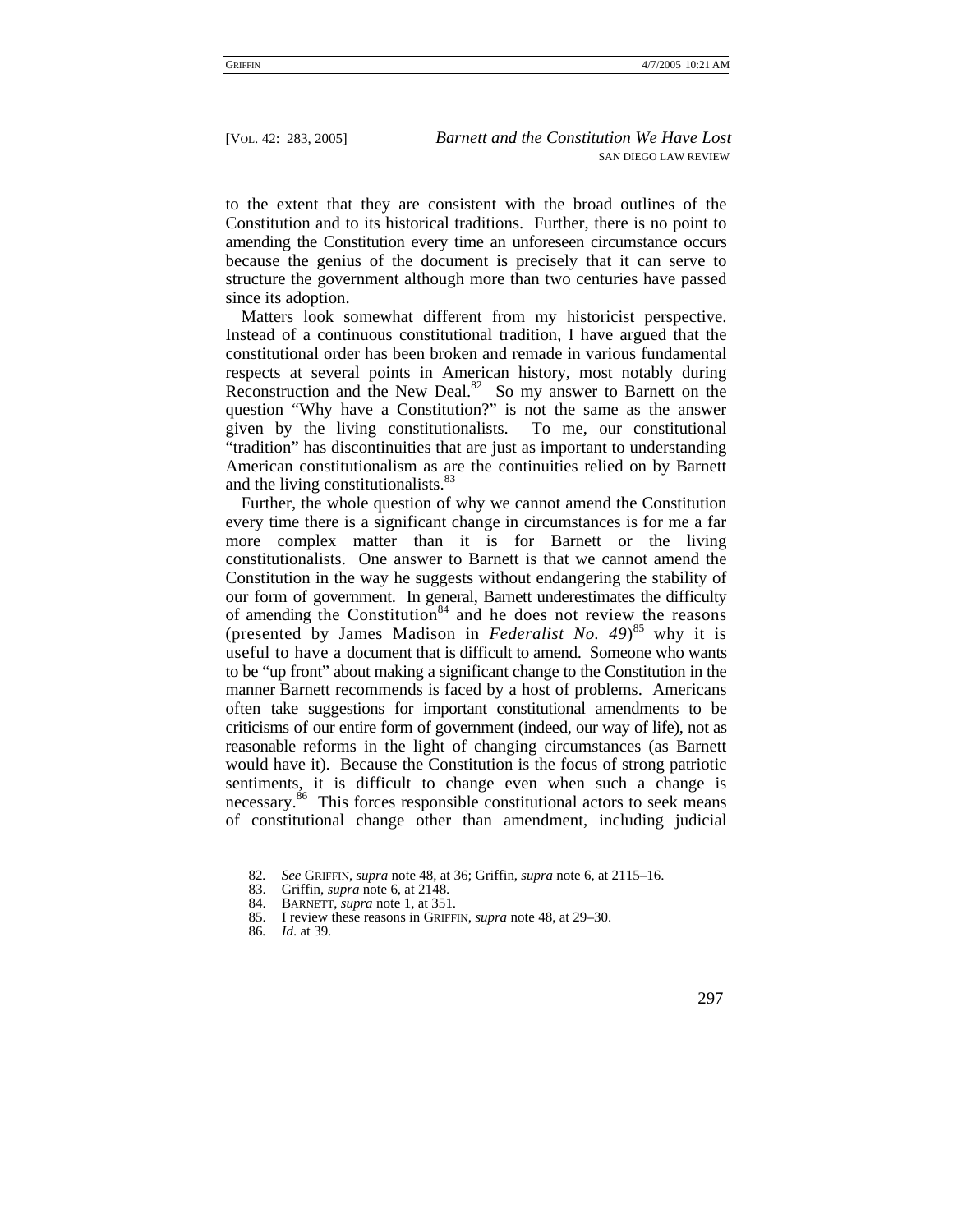interpretation and ordinary politics.<sup>[87](#page-15-0)</sup>

Barnett states that not all constitutional provisions will be susceptible to originalist interpretation. Provisions that are vague or abstract must be construed, rather than interpreted, when applied to new circumstances outside their core meaning.[88](#page-15-1) Barnett employs Keith Whittington's concept of constitutional "construction"[89](#page-15-2) to fill in the gap between vague provisions and cases unforeseen by the framers.<sup>90</sup> Such construction should be guided by originalist methods and constitutional principles such as separation of powers and federalism.<sup>91</sup> The political question doctrine is an example of a construction of the Constitution.<sup>92</sup> According to Barnett, Chief Justice John Marshall's opinion in *Marbury v. Madison*<sup>93</sup> is another clear example of constitutional construction.<sup>94</sup> But perhaps most important for Barnett's overall argument, the presumption of constitutionality itself is a constitutional construction, rather than an interpretation of the Constitution.<sup>95</sup> This makes it easier from him to argue that it should be replaced by the presumption of liberty.

## *B. Necessary and Proper and the Presumption of Liberty*

Barnett now moves to his central concern: replacing the presumption of constitutionality normally accorded by the judiciary to legislation with the "presumption of liberty." To do this, he must first undermine the traditional interpretation of the Necessary and Proper Clause.<sup>96</sup> Barnett notes that Federalists maintained that the clause "was not an additional freestanding grant of power, but merely made explicit what was already implicit in the grant of each enumerated power." $\frac{97}{7}$  $\frac{97}{7}$  $\frac{97}{7}$  He then reviews the famous 1791 debate over the constitutionality of a national bank, devoting particular attention to the views of then-Representative James Madison.<sup>98</sup> Barnett does not say as much about the opinions offered by Secretary of the Treasury Alexander Hamilton<sup>99</sup> and Chief

<span id="page-15-0"></span><sup>87.</sup> *Id.* at 45.<br>88. *See* BARN

<span id="page-15-2"></span><span id="page-15-1"></span><sup>88</sup>*. See* BARNETT, *supra* note 1, at 119–20.

<sup>89.</sup> KEITH E. WHITTINGTON, CONSTITUTIONAL CONSTRUCTION: DIVIDED POWERS AND CONSTITUTIONAL MEANING 1–2 (1999).

<span id="page-15-3"></span><sup>90.</sup> BARNETT, *supra* note 1, at 121–22. 91*. Id*. at 125.

<span id="page-15-4"></span>

<span id="page-15-5"></span><sup>92</sup>*. Id*. at 129.

<span id="page-15-6"></span><sup>93. 5</sup> U.S. (1 Cranch) 137 (1803).<br>94. BARNETT, *supra* note 1, at 144

<span id="page-15-7"></span><sup>94.</sup> BARNETT, *supra* note 1, at 144–47.<br>95. *Id.* at 151–52.

<span id="page-15-8"></span><sup>95</sup>*. Id*. at 151–52.

<span id="page-15-9"></span>U.S. CONST. art. I, § 8, cl. 18.

<span id="page-15-10"></span><sup>97.</sup> BARNETT, *supra* note 1, at 155.

<span id="page-15-12"></span><span id="page-15-11"></span><sup>98</sup>*. Id*. at 158–64.

<sup>99</sup>*. See* 8 THE PAPERS OF ALEXANDER HAMILTON 97–134 (Harold C. Syrett et. al. eds., 1965).

<sup>298</sup>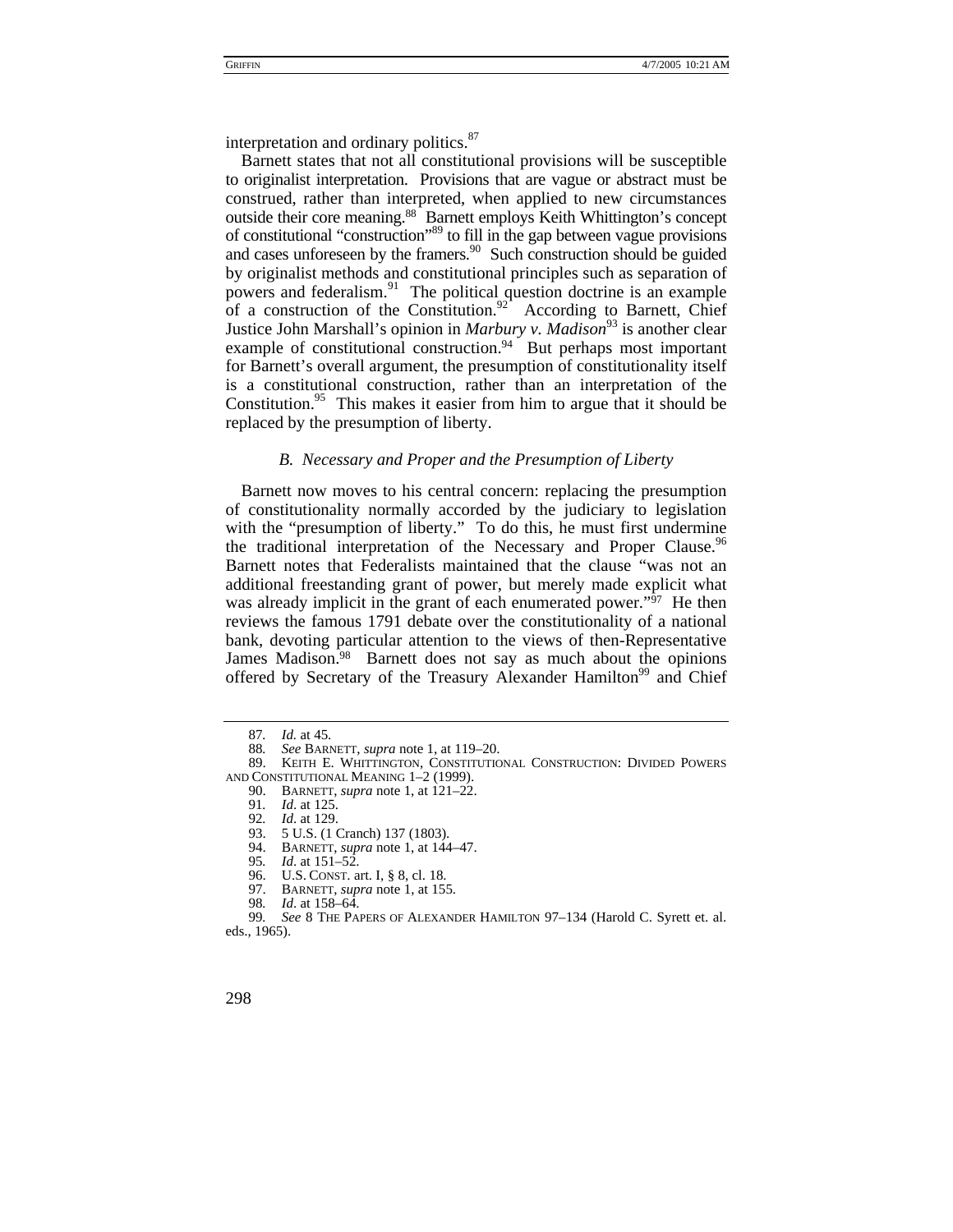Justice Marshall in *McCulloch v. Maryland*, [100](#page-16-0) often taken by scholars to be the *sine qua non* of constitutional arguments.<sup>101</sup> Because most judges and scholars have found these opinions persuasive, Barnett's road in opposing them is steeply uphill all the way.[102](#page-16-2)

Unfortunately, Barnett's overall argument and his account of the 1791 debate are quite partial $103$  and do not, for example, take into consideration the persuasive replies made in the House of Representatives to Madison's argument against the bank.<sup>104</sup> Ironically, those replies drew on Madison's own defense of the Necessary and Proper Clause in *Federalist No. 44*. [105](#page-16-5) There, Madison stated: "Without the substance of this power, the whole Constitution would be a dead letter."<sup>106</sup> The main problem with Barnett's argument is that the House of Representatives and the Senate of the United States, both crowded with framers and ratifiers of the 1787 Constitution, accepted the constitutional arguments of the supporters of the bank and rejected Madison's newfound concerns. This is strong evidence that the original meaning of the Necessary and Proper Clause supported the constitutionality of a national bank and that Barnett's position was considered and rejected in 1791.

But there is more. After the bank bill passed Congress, President George Washington asked his advisors for their constitutional opinions.<sup>[107](#page-16-7)</sup> Attorney General Edmund Randolph and Secretary of State Thomas Jefferson argued against the constitutionality of the bank.<sup>108</sup> As I have

<span id="page-16-4"></span><span id="page-16-3"></span>103*. Id*. at 158–66.

104. For more complete accounts, see DAVID P. CURRIE, THE CONSTITUTION IN CONGRESS 78–80 (1997); STANLEY ELKINS & ERIC MCKITRICK, THE AGE OF FEDERALISM 226–34 (1993).

<span id="page-16-5"></span>105. THE FEDERALIST NO. 44, at 302–05 (James Madison) (Jacob E. Cooke ed., 1961).

<span id="page-16-7"></span><span id="page-16-6"></span>106*. Id*. at 303.

<span id="page-16-8"></span>108. BARNETT, *supra* note 1, at 165–66.

<span id="page-16-1"></span><span id="page-16-0"></span><sup>100. 17</sup> U.S. (4 Wheat.) 316 (1819).

<sup>101</sup>*. See* BARNETT, *supra* note 1, at 166–71. On the high esteem in which Hamilton's argument is held, see RICHARD B. BERNSTEIN & KYM S. RICE, ARE WE TO BE A NATION?: THE MAKING OF THE CONSTITUTION 256 (1987).

<span id="page-16-2"></span><sup>102.</sup> Barnett does say that Marshall's opinion in *McCulloch* can be read to support a more circumscribed view of the necessary and proper power than is common. BARNETT, *supra* note 1, at 176–77. He argues that the clause was thought to be justiciable. *Id*. at 178. But because of *McCulloch*'s vast influence, "the enumeration of powers has largely been vitiated as a limitation on the scope of the national government . . . ." *Id*. at 183.

<sup>107.</sup> For a good recent discussion of the advisory opinions on the bank, see H. JEFFERSON POWELL, A COMMUNITY BUILT ON WORDS: THE CONSTITUTION IN HISTORY AND POLITICS 21–30 (2002).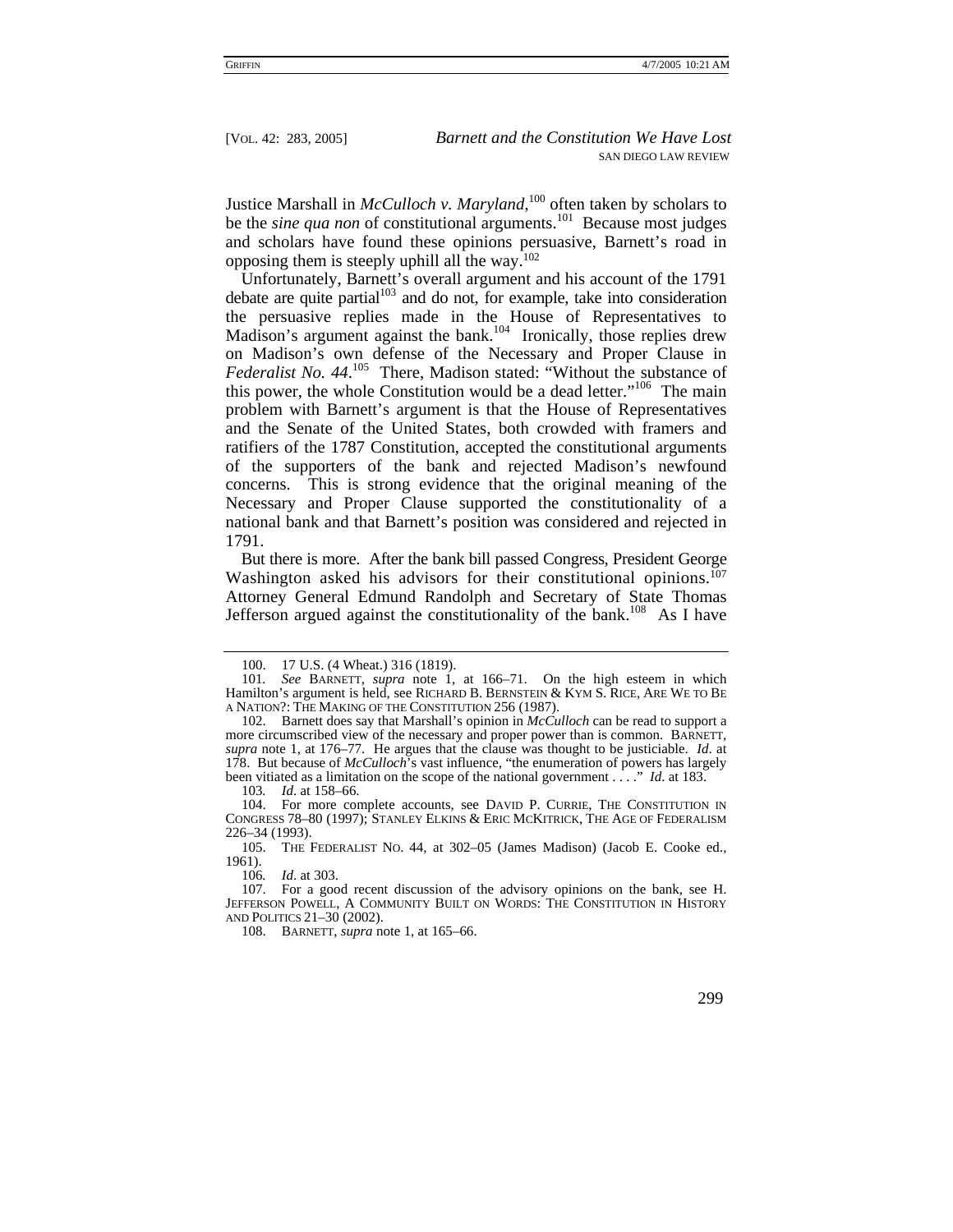noted, Hamilton argued in favor.<sup>109</sup> President Washington was convinced by Hamilton's arguments and signed the bill into law. At a minimum, this shows that there is strong evidence that the original meaning of the necessary and proper clause is not what Barnett says it is. More important, it is very unlikely that President Washington, the "Father of our Country," would have signed the bank bill had it been obvious (as Barnett would have it) that the bank violated the original meaning of the Constitution.

I agree with Barnett that Chief Justice Marshall's view of the Necessary and Proper Clause did not make it into a de facto grant of plenary power to the federal government. *McCulloch* might be read that way by contemporary judges and scholars, but, as Barnett says, there are many indications that this is not how Marshall understood his opinion.<sup>110</sup> But it does not follow that accepting Hamilton's justification of the constitutionality of the bank meant that the doctrine of enumerated powers was dead. It turned out that the national government had more constitutional power than Jefferson and Madison were willing to acknowledge in the 1790s. Both men, however, had occasion to revisit the issue of national power in a way that ultimately showed Hamilton had the better of the argument—Jefferson endorsed the constitutionally questionable Louisiana Purchase and Madison eventually endorsed the national bank. $^{111}$  $^{111}$  $^{111}$ 

Barnett, however, does believe that accepting Hamilton's interpretation of the Necessary and Proper Clause means that the judiciary cannot appropriately oversee the exercise of constitutional power. Here Barnett makes an argument about judicial deference that appears throughout the book. Allowing lawmakers the authority to change constitutional meaning implies that they can determine the scope of their own authority and so "places the rights of everyone at peril." $\frac{1}{2}$  By Barnett's logic, this means that once a clause, such as the Necessary and Proper Clause, is shown to be justiciable, it follows that deferential review by the judiciary is

<span id="page-17-0"></span><sup>109.</sup> Barnett does not really respond to Hamilton's arguments. He says that in evaluating Hamilton's argument, we should keep in mind that Hamilton argued for an extreme form of consolidated government at the Federal Convention. *Id*. at 167. But Hamilton apparently retained the confidence of the Convention, participating on the Committee on Style and Arrangement near the end of the Convention. BERNSTEIN & RICE, *supra* note 101, at 197. Further, as co-author of *The Federalist*, judges and scholars recognize Hamilton as an authoritative exponent of the Constitution's meaning. The underlying problem Barnett does not come to grips with is the phenomenon of framers and ratifiers disagreeing among themselves as to the original meaning of the Constitution.

<span id="page-17-2"></span><span id="page-17-1"></span><sup>110.</sup> BARNETT, *supra* note 1, at 176–77.

<sup>111.</sup> For a useful discussion, see KATHLEEN M. SULLIVAN & GERALD GUNTHER, CONSTITUTIONAL LAW 98–100 (14th ed. 2001).

<span id="page-17-3"></span><sup>112.</sup> BARNETT, *supra* note 1, at 107.

<sup>300</sup>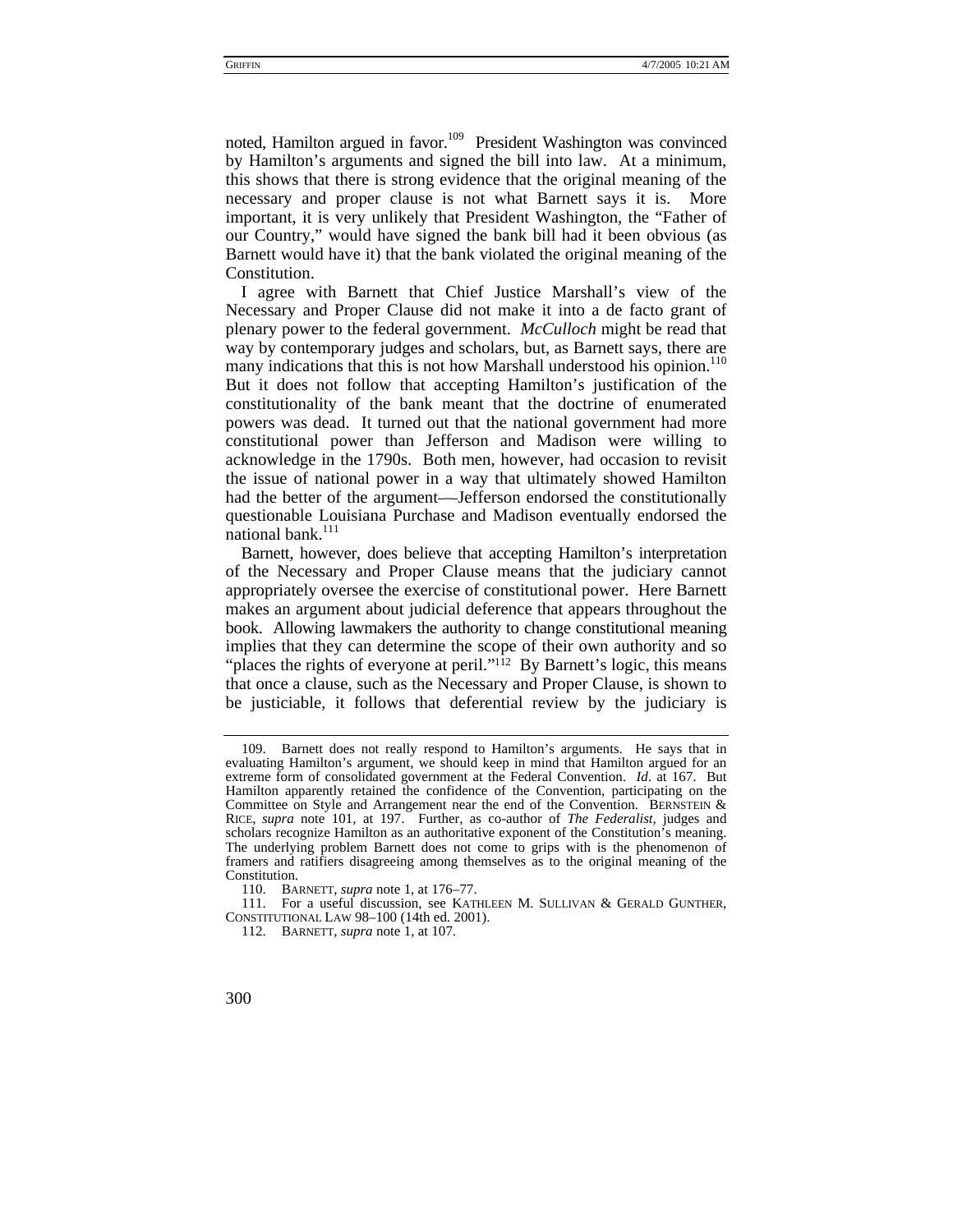inappropriate.<sup>113</sup> Deferential review, such as the use of the "rational basis" standard, would grant Congress an "unlimited discretion"[114](#page-18-1) to do as it sees fit.

Here Barnett runs together several issues that should be kept distinct. There is little doubt that the judiciary can take cognizance of whether Congress has violated the Necessary and Proper Clause. But the availability of judicial review has no obligatory implications for the standard of review that the Court should apply. Further, the lack of what Barnett would regard as meaningful review does not mean that Congress is at liberty to do whatever it wants. Members of the founding generation, such as James Madison, were quite clear on this point.<sup>115</sup> Because the people were the ultimate sovereign, they were also the ultimate backstop should the checks and balances specified in the Constitution fail. Finally, Barnett is ignoring the issue of the relative institutional competence of the judiciary, an issue that became important during the Lochner era, as I discuss below.

Barnett then considers the meaning of the word "proper" in the Necessary and Proper Clause. Following an article by Lawson and Granger,<sup>116</sup> he contends that "proper" means that the law must not violate principles of separation of powers and federalism and also must not violate background rights retained by the people.<sup>117</sup> A law is also improper under the Necessary and Proper Clause if it is "intended by Congress to accomplish an improper *end*,["118](#page-18-5) one not sanctioned by the enumeration of powers in Article I, section 8.

Barnett next turns to the question of whether the Privileges or Immunities Clause of the Fourteenth Amendment is a meaningful restriction on the power of state governments. He criticizes the *Slaughter-House Cases* for deviating from the original meaning of the Privileges or Immunities Clause as shown by the congressional debates.<sup>119</sup> He endorses the position taken by the dissenters that the purpose of the Privileges or Immunities Clause was to secure the liberties of contract

<span id="page-18-4"></span>117. BARNETT, *supra* note 1, at 186.

<span id="page-18-0"></span><sup>113</sup>*. See id*. at 178–84.

<span id="page-18-1"></span><sup>114</sup>*. Id*. at 179.

<span id="page-18-3"></span><span id="page-18-2"></span><sup>115</sup>*. See* THE FEDERALIST NO. 44, *supra* note 105, at 302–05.

<sup>116.</sup> Gary Lawson & Patricia B. Granger, *The "Proper" Scope of Federal Power: A Jurisdictional Interpretation of the Sweeping Clause*, 43 DUKE L.J. 267, 271–73 (1993).

<span id="page-18-5"></span><sup>118</sup>*. Id*. at 189.

<span id="page-18-6"></span><sup>119</sup>*. Id*. at 195–202.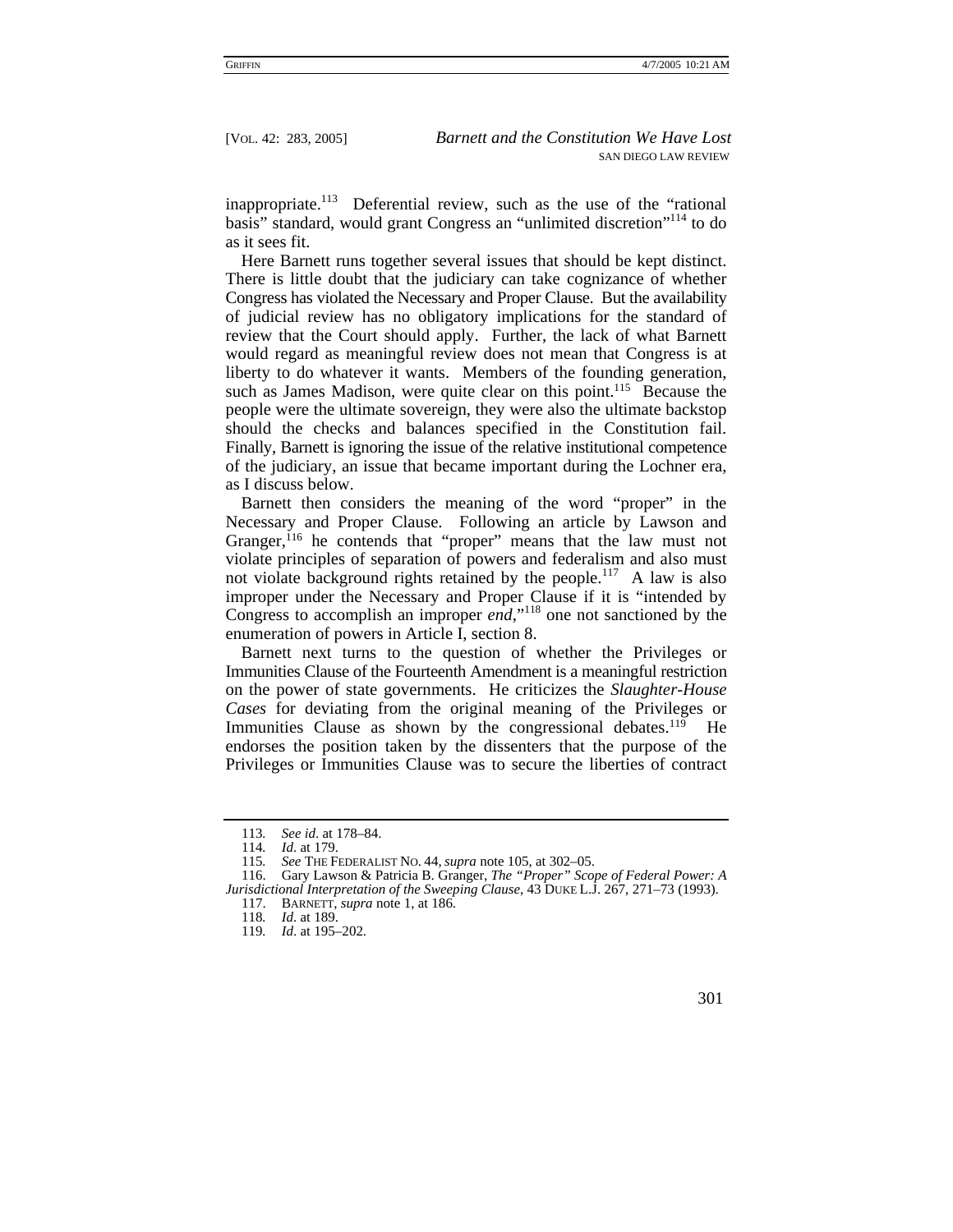and property.<sup>120</sup> Barnett notes that this view was eventually vindicated in the Supreme Court's "economic" substantive due process jurisprudence in the Lochner era.<sup>121</sup> Thus, for Barnett, the textual criticism of the Court's "substantive" due process jurisprudence during the Lochner era is largely beside the point. Because he believes that the Privileges or Immunities Clause of the Fourteenth Amendment explicitly authorizes the Court to carry out judicial review of state legislation to see whether rights of contract and property (among others) have been violated, the "doctrine of 'substantive due process' restores rather than violates the original historical meaning of section 1 of the Fourteenth Amendment taken as a whole from the damage done by *Slaughter-House*."[122](#page-19-2) Barnett thus comes to praise Lochner-era jurisprudence, not to bury it.

Barnett's discussion of Lochner-era jurisprudence is prefaced by some observations on the larger historical forces that influenced legislation and the courts during this period. He names some ideological shifts such as "the rise of scientific empiricism,"[123](#page-19-3) increased "disparity of incomes,"[124](#page-19-4) mass immigration, and the influence of "the German socialist model."<sup>125</sup> Barnett also believes that the Civil War "enhanc[ed] the moral authority of the central government.["126](#page-19-6) Indeed, he goes further to contend that the Civil War reversed the traditional American distrust of centralizing government.<sup>127</sup> These comments are more interesting for what they show about Barnett's point of view than their limited relation to what historians regard as the most important developments of the Populist-Progressive era.<sup>[128](#page-19-8)</sup>

One important development Barnett does not mention that belongs to any history of postbellum America was the rise of industrial capitalism

<span id="page-19-4"></span><span id="page-19-3"></span>124*. Id*.

<span id="page-19-5"></span>125*. Id*.

<span id="page-19-8"></span><sup>128.</sup> For a recent useful overview, see MICHAEL MCGERR, A FIERCE DISCONTENT: THE RISE AND FALL OF THE PROGRESSIVE MOVEMENT IN AMERICA, 1870–1920 (2003). Legal historian William Wiecek has developed an alternative list of the important changes that had an effect on law during this period: (1) nonagricultural production now took place in factories rather than workshops; (2) widespread formation of labor unions, with fierce resistance by employers; (3) emergence of corporate capitalism; (4) increase in influence of investment banking firms or finance capitalism; and (5) formation of national economic and professional organizations. WILLIAM M. WIECEK, THE LOST WORLD OF CLASSICAL LEGAL THOUGHT: LAW AND IDEOLOGY IN AMERICA, 1886–1937, at 65 (1998). On the persistence of localism in American government after the Civil War, see MORTON KELLER, AFFAIRS OF STATE: PUBLIC LIFE IN LATE NINETEENTH CENTURY AMERICA (1977).



<span id="page-19-0"></span><sup>120</sup>*. Id*. at 198.

<span id="page-19-1"></span><sup>121</sup>*. Id*. at 203.

<span id="page-19-2"></span><sup>122</sup>*. Id*. at 208. 123*. Id*. at 204.

<span id="page-19-7"></span><span id="page-19-6"></span><sup>126</sup>*. Id*. 127*. Id*. at 204–05.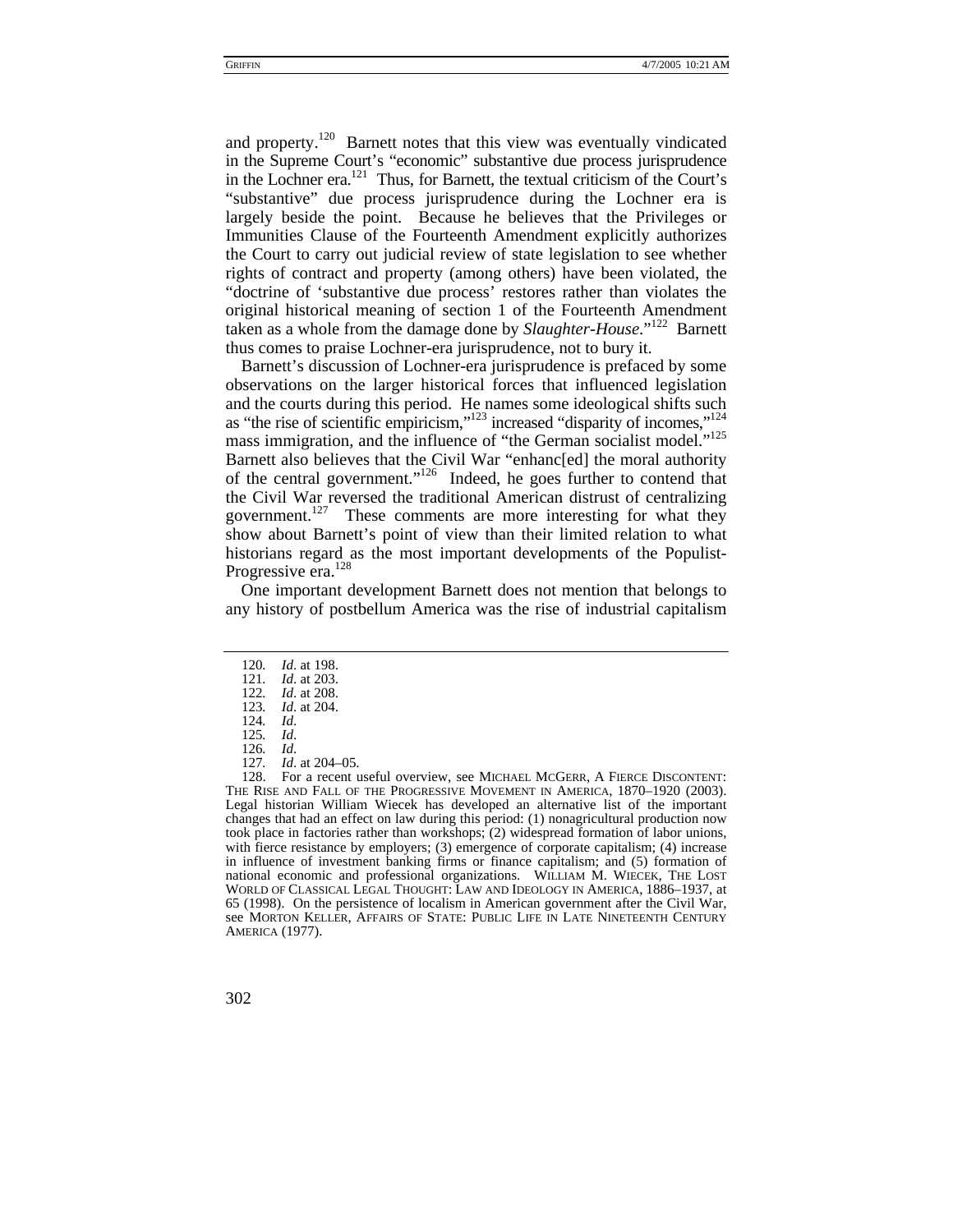and what was called the "Labor Question."<sup>129</sup> From a constitutional perspective, the question that troubled many was how republican government was consistent with the rise of a permanent class of subordinate laborers who had no realistic prospect of being proprietors or entrepreneurs. Without some reference to this important issue, Barnett does not have a sure footing to understanding the constitutional background of the Lochner era.

Barnett refers, somewhat mysteriously, to "the pervasiveness of political motives in conflict with the original constitutional scheme of limited powers."<sup>130</sup> He argues that, in such a situation, the courts could not simply defer to legislative findings that it was necessary to regulate economic activity on the basis of the police power.<sup>131</sup> Barnett defends the *Lochner* decision as embodying the conception of privileges or immunities held by the framers of the Fourteenth Amendment.<sup>132</sup> Like a number of contemporary scholars, Barnett rejects Justice Holmes's dissent as being out of step with both the jurisprudence of the early twentieth century and our own. $^{133}$  He notes the existence of exceptions to the liberty of contract doctrine, but says that the fact that the right existed negated any implication that the Court necessarily had to defer to the legislature.[134](#page-20-5) According to Barnett, the Court in the Lochner era was following the proper course of action, observing what he calls "the presumption of liberty" and holding legislatures to high standards of proof. He notes that the presumption was occasionally successfully rebutted, as in *Muller v. Oregon*, [135](#page-20-6) the case that featured the famous "Brandeis brief."<sup>[136](#page-20-7)</sup>

I agree with several themes in Barnett's discussion of the Lochner era, if not his evaluation of *Lochner* itself. I agree that the Privileges or Immunities Clause has a substantive meaning beyond that recognized in the *Slaughter-House Cases*. [137](#page-20-8) I agree also that *Lochner* was at least

<sup>137. 83</sup> U.S. (16 Wall.) 36 (1873) (affirming the decision that Lousiana had the exclusive right to determine slaughterhouse locations under its police powers and that the



<span id="page-20-0"></span><sup>129</sup>*. See* William E. Forbath, *Caste, Class, and Equal Citizenship*, 98 MICH. L. REV. 1, 25–51 (1999).

<span id="page-20-1"></span><sup>130.</sup> BARNETT, *supra* note 1, at 211.

<span id="page-20-2"></span><sup>131</sup>*. Id*.

<span id="page-20-3"></span><sup>132</sup>*. Id*. at 215.

<span id="page-20-4"></span><sup>133</sup>*. Id*. at 214–17.

<span id="page-20-6"></span><span id="page-20-5"></span><sup>134</sup>*. Id*. at 218.

<sup>135. 208</sup> U.S. 412, 423 (1908) (upholding the constitutionality of state law restrictions on the working hours of females).

<span id="page-20-8"></span><span id="page-20-7"></span><sup>136.</sup> BARNETT, *supra* note 1, at 218–19.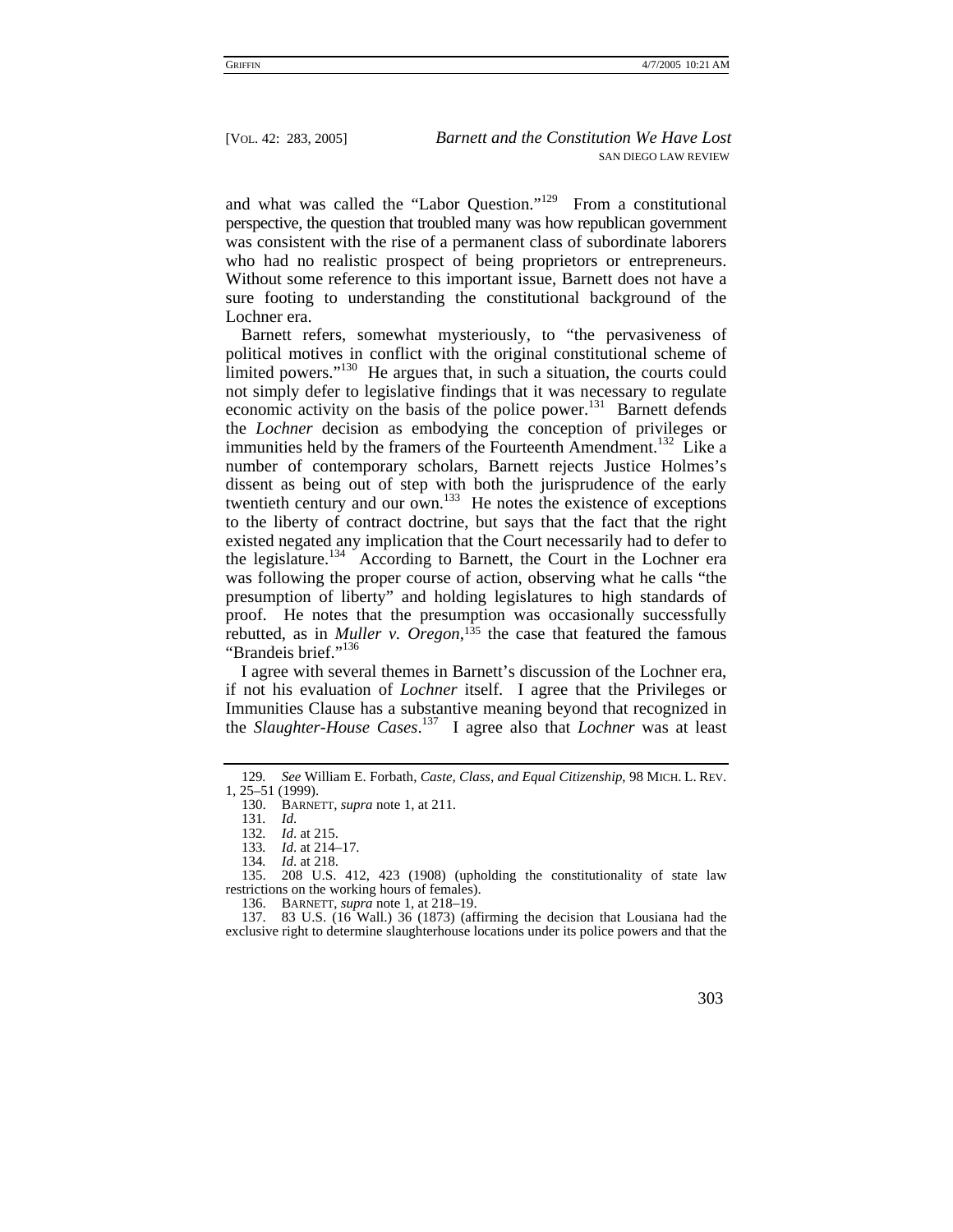defensible by the legal norms that existed at the time, as demonstrated by Howard Gillman and many other historians.<sup>138</sup> Barnett emphasizes Gillman's work in order to show that *Lochner* was supported by the original meaning of the Due Process Clause.[139](#page-21-1) On the other hand, Barnett does not give much attention to considering why *Lochner* and the Lochner era were and continue to be controversial.

If so much of what happened in the Lochner era was supported by precedent and our constitutional tradition, how is it that this era also saw the emergence of a still powerful critique emphasizing democratic limits on judicial power? To my mind, historians and legal scholars have not yet fully answered this question. However, it appears that the circumstances of the early twentieth century were fertile grounds for doubts about the way the constitutional system was working.<sup>140</sup> Growing numbers of lawyers and legal scholars were becoming alienated from the constitutional tradition that *Lochner* represented. To give one example, even before the Lochner era had properly begun, law students such as future judge Learned Hand were absorbing the lesson of skepticism about rule by the judiciary from influential teachers such as Harvard's James Bradley Thaver.<sup>141</sup> Indeed, Hand wrote one of the most influential contemporary critiques of the *Lochner* decision.<sup>[142](#page-21-4)</sup>

As demonstrated by Hand, part of the problem was that there was plenty of evidence that the Court disagreed with the legislation as a matter of policy, not just constitutional principle. The Court showed an "ill-concealed hostility toward the trend to regulate employer-employee relations for the latter's protection."<sup>143</sup> For Hand, the question of the economic merits of laws restricting hours of work were for the legislature to determine.<sup>144</sup> Hand said that what was required was experimentation with the right balance in employer-employee relations, and the judiciary was unsuited for this  $\text{task}^{145}$  Crucially, Hand commented: "That the legislature may be moved by faction, and without justice, is very true, but so may even the court. There is an inevitable bias upon such vital questions in all men, and the courts are certainly

Federal Constitution did not apply).

<span id="page-21-0"></span><sup>138</sup>*. See* GILLMAN, *supra* note 4, at 10–12. For discussion, see GRIFFIN, *supra* note 48, at 99–104.

<span id="page-21-1"></span><sup>139.</sup> BARNETT, *supra* note 1, at 222.

<span id="page-21-2"></span><sup>140</sup>*. Id*. at 211.

<span id="page-21-4"></span><span id="page-21-3"></span><sup>141.</sup> GERALD GUNTHER, LEARNED HAND: THE MAN AND THE JUDGE 50–53 (1994).

<sup>142.</sup> Learned Hand, *Due Process of Law and the Eight-Hour Day*, 21 HARV. L. REV. 495 (1907–1908).

<span id="page-21-5"></span><sup>143.</sup> GUNTHER, *supra* note 141, at 120.

<span id="page-21-6"></span><sup>144</sup>*. Id*. at 121.

<span id="page-21-7"></span><sup>145</sup>*. Id*. at 122.

<sup>304</sup>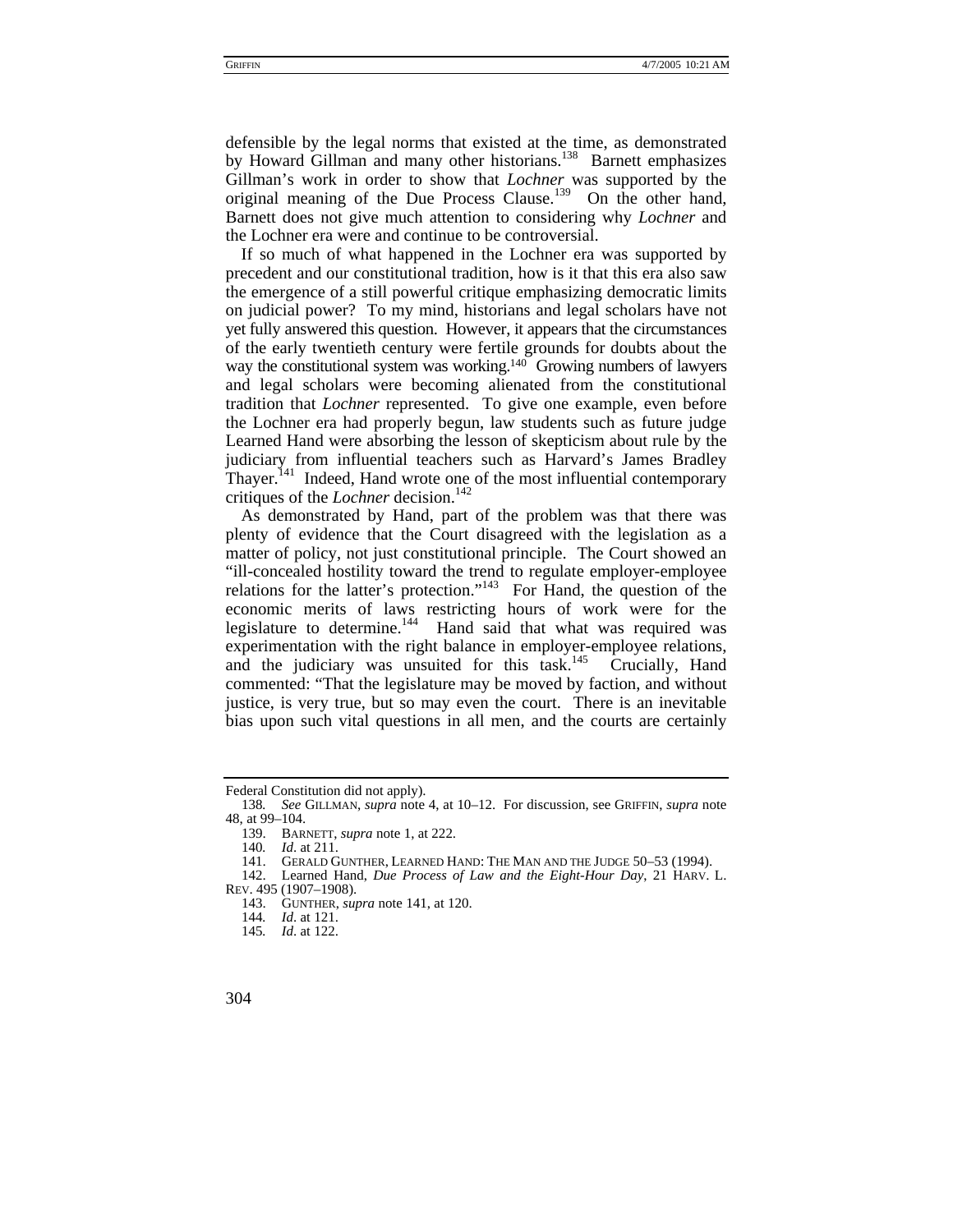recruited from a class which has its proper bias, like the rest."<sup>[146](#page-22-0)</sup>

Class conflict and, in particular, the often violent conflicts between labor and capital during this period posed a grave challenge to the continuity of the American constitutional tradition. The judiciary could accommodate this change up to a point, but on the question of whether laws regulating conditions of labor were constitutional, judges found it difficult to steer a path that would give something to both sides. As Hand perceived, the consequence was that the rule of law was no longer understood to be neutral. Once this occurred, a univocal constitutional tradition could not be maintained. Eventually, during the New Deal, the new tradition represented by judges like Hand and Chief Justice Harlan Stone won the day.<sup>[147](#page-22-1)</sup>

Barnett then assesses the origins of the presumption of constitutionality. He believes that the presumption was used to evade the requirement of showing that legislation was a true necessity under the Necessary and Proper Clause.<sup>148</sup> Here Barnett telescopes a great deal of doctrinal development to contend that the advent of the presumption of constitutionality and rational basis review threatened to "swallow the entire constitutional practice of judicial review."<sup>149</sup> In his view, the Carolene Products footnote<sup>150</sup> was necessary in order to establish a meaningful role for the Court in a post-necessary and proper world. Barnett calls this world "Footnote Four-Plus," the label signifying that, after *Griswold v. Connecticut*, the Court was willing to protect those rights enumerated in the Constitution, plus other specific unenumerated rights under a revived substantive due process doctrine.<sup>[151](#page-22-5)</sup>

Barnett considers Footnote Four-Plus to be a pretty thin recipe for constitutional rights. He believes that the Ninth Amendment provides a firm foundation for protecting many rights beyond those recognized in the Footnote Four-Plus regime.<sup>152</sup> He steps back to describe four approaches judges can take toward legislation that violates constitutional rights. The first is judicial deference—the presumption of constitutionality

<span id="page-22-1"></span><span id="page-22-0"></span><sup>146</sup>*. See* Hand, *supra* note 142, at 508.

<sup>147.</sup> There is an important article on this point by Robert McCloskey that Barnett does not cite. *See* Robert G. McCloskey, *Economic Due Process and the Supreme Court: An Exhumation and Reburial*, 1962 SUP. CT. REV. 34 (1962).

<span id="page-22-2"></span><sup>148.</sup> BARNETT, *supra* note 1, at 225–28.

<span id="page-22-3"></span><sup>149</sup>*. Id*. at 229.

<span id="page-22-4"></span><sup>150.</sup> United States v. Carolene Prods. Co., 304 U.S. 144, 152 n.4 (1938).

<span id="page-22-5"></span><sup>151.</sup> BARNETT, *supra* note 1, at 232.

<span id="page-22-6"></span><sup>152</sup>*. Id*. at 234–42.

 <sup>305</sup>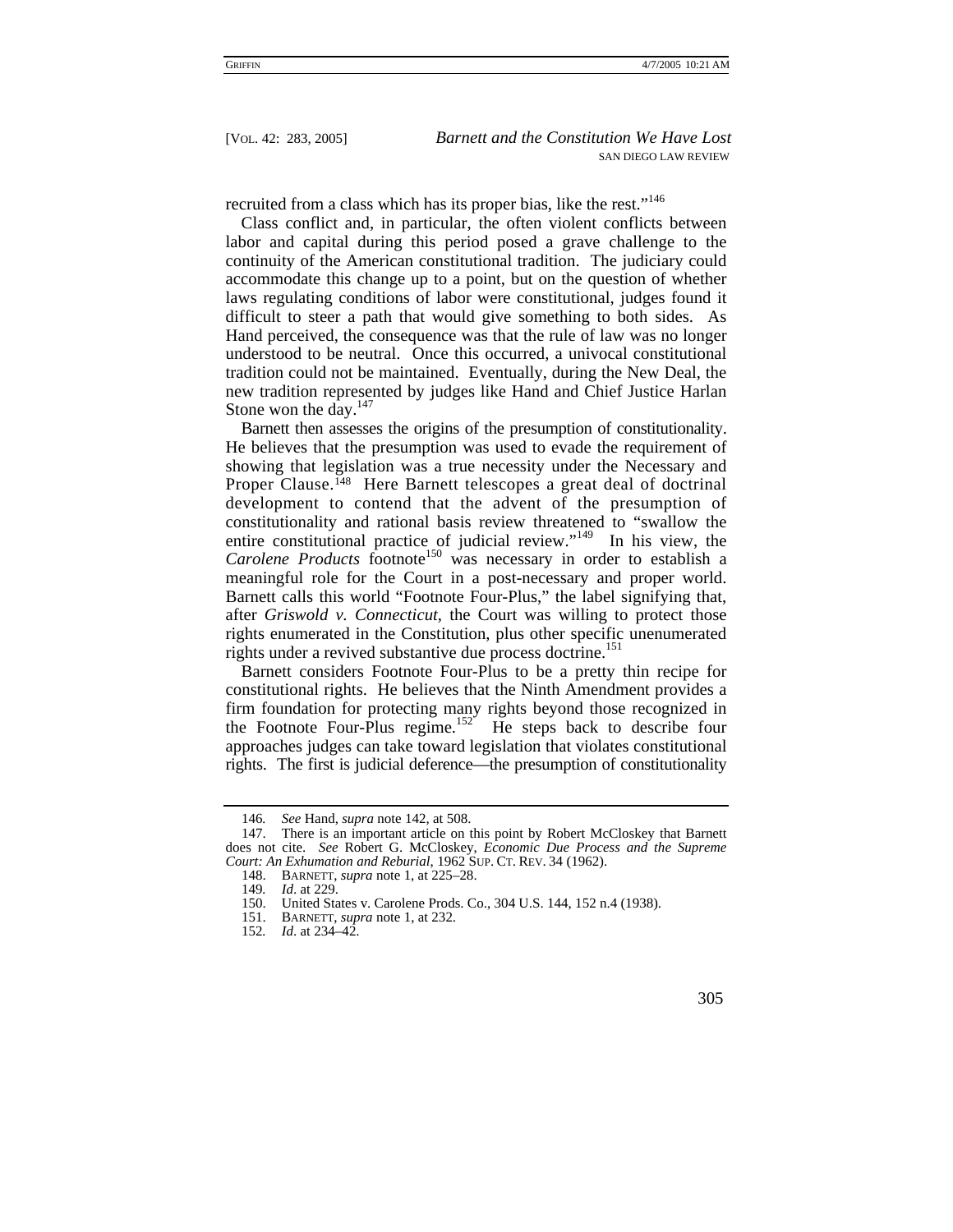should be applied to all legislation affecting rights.<sup>153</sup> Second is the approach of Footnote Four to reverse the presumption when legislation infringes on rights specified in the Constitution. Among other problems, this approach conflicts with both the Ninth Amendment and the Privileges or Immunities Clause.<sup>154</sup> Third would be the "Footnote Four-Plus" approach that would add protection of some unenumerated rights.

None of these alternatives suit Barnett. His preferred approach is "to protect *all* the rights retained by the people equally whether enumerated or unenumerated."<sup>155</sup> He then faces the problem of specifying the retained unenumerated rights. Barnett's general method, of course, is to search historical evidence for the original meaning of the text. There is certainly no shortage of historical materials from the eighteenth century on the subject of rights. But Barnett also believes, consistent with members of the founding generation, such as James Wilson, that "it is impossible to specify in advance all the rights we have."<sup>156</sup> The best way to deal with this inability to specify all the rights of liberty is not to work harder at constructing a list, but rather to embrace the "Presumption of Liberty."<sup>157</sup> Under this presumption, the government has the burden "to establish the necessity and propriety of any infringement on individual freedom."<sup>[158](#page-23-5)</sup>

Barnett believes the presumption of liberty has several advantages. It is consistent with the original meaning of the text.<sup>159</sup> Courts will no longer have to decide which rights merit "fundamental" status, as they currently do under the substantive due process doctrine.<sup>160</sup> But he also believes that the new presumption is justified by our experience with how legislatures work. He says that the presumption of constitutionality was based on the idea that legislatures would carefully consider constitutional protections of liberty before infringing rights.[161](#page-23-8) We have learned, however, how the interest group state really works. Sometimes legislation serves majority interests, sometimes minority interests, but the legislature rarely cares about whether statutes meet the "necessary and proper" standard.<sup>162</sup> Judicial review is required to bring the constitutional system back into balance to prevent legislatures from

<span id="page-23-0"></span>153*. Id*. at 253.

<span id="page-23-1"></span>154*. Id*. at 253–54.

<span id="page-23-2"></span>155*. Id*. at 254.

<span id="page-23-3"></span>156*. Id*. at 259.

<span id="page-23-4"></span>157*. Id*.

<span id="page-23-5"></span>158*. Id*. at 260. 159*. Id*.

- <span id="page-23-7"></span><span id="page-23-6"></span>160*. Id*.
- 

<span id="page-23-9"></span><span id="page-23-8"></span>161*. Id*. 162*. Id*.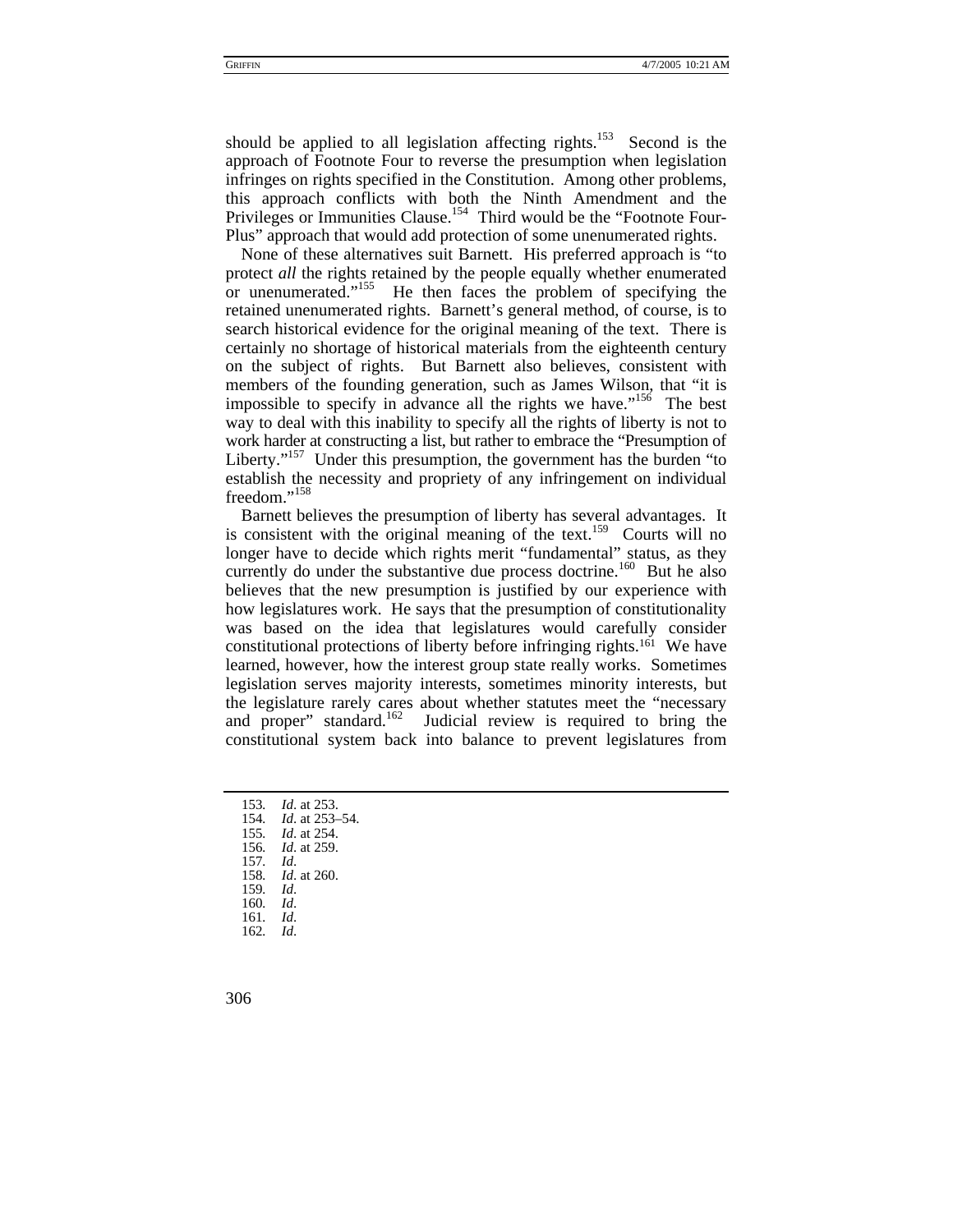being the sole judges of their own powers.<sup>163</sup> At this point, Barnett's argument contains more than an echo of the eighteenth century distinction between reason and will:<sup>164</sup> "Without judicial review, statutes are mere exercises of will, and are not entitled to the same presumption of respect that attaches to statutes surviving meaningful scrutiny."[165](#page-24-2)  Barnett's position might be summarized as strict scrutiny across the board.

It is strict scrutiny, however, with a certain structure. To satisfy the presumption of liberty, laws must be shown either to "prohibit wrongful or regulate rightful activity  $\dots$ ."<sup>166</sup> Wrongful activity is an action that violates the rights of others.<sup>167</sup> The baseline for distinguishing rightful from wrongful conduct is basically the common law. Barnett imports the standards of private law in order to make sense of what the presumption of liberty means for constitutional law. He allows legislative alteration of common law rights, but with judicial review to ensure that the legislative purpose is to "correct doctrinal errors"<sup>168</sup> rather than "invade individual rights."<sup>169</sup> In general, if legislation is designed to attain a "desirable social policy"[170](#page-24-7) rather than prohibit wrongful behavior or regulate rightful behavior, it will be beyond the power of the legislature and hence unconstitutional.

The presumption of liberty would obviously place more power in the hands of judges. Barnett acknowledges this only to say immediately that it is unavoidable<sup>171</sup> (this is not very reassuring).<sup>172</sup> In general, Barnett

<span id="page-24-2"></span>165. BARNETT, *supra* note 1, at 261.

<sup>172.</sup> Barnett's position on checking the judiciary is puzzling. He writes that if judges overstep their bounds enforcing the natural liberties of all, they may be checked by constitutional amendment or even the judicial appointment process. *Id*. at 268. This is a strange concession for a libertarian to make. To stay consistent, Barnett should be searching for ways to make it impossible to place nonlibertarian judges on the bench. Otherwise, their constitutionally valid decisions would be overturned as soon as they became unpopular with the people. Barnett objects to the idea of voting on what rights we have, but allowing judges to be checked through the appointment process would have the same effect.



<span id="page-24-1"></span><span id="page-24-0"></span><sup>163</sup>*. Id*. at 261.

<sup>164</sup>*. See generally* PAUL W. KAHN, LEGITIMACY AND HISTORY: SELF-GOVERNMENT IN AMERICAN CONSTITUTIONAL THEORY 98–99 (1992) (discussing two antebellum understandings of the Constitution: as a "practical application of an abstract science of politics" and as a "historically unique expression of the will of the popular sovereign").

<span id="page-24-3"></span><sup>166</sup>*. Id*. at 262.

<span id="page-24-4"></span><sup>167</sup>*. Id*. *Id.* at 263.

<span id="page-24-6"></span><span id="page-24-5"></span><sup>169</sup>*. Id*. at 264.

<span id="page-24-7"></span><sup>170</sup>*. Id*. at 265.

<span id="page-24-9"></span><span id="page-24-8"></span><sup>171</sup>*. Id*. at 266.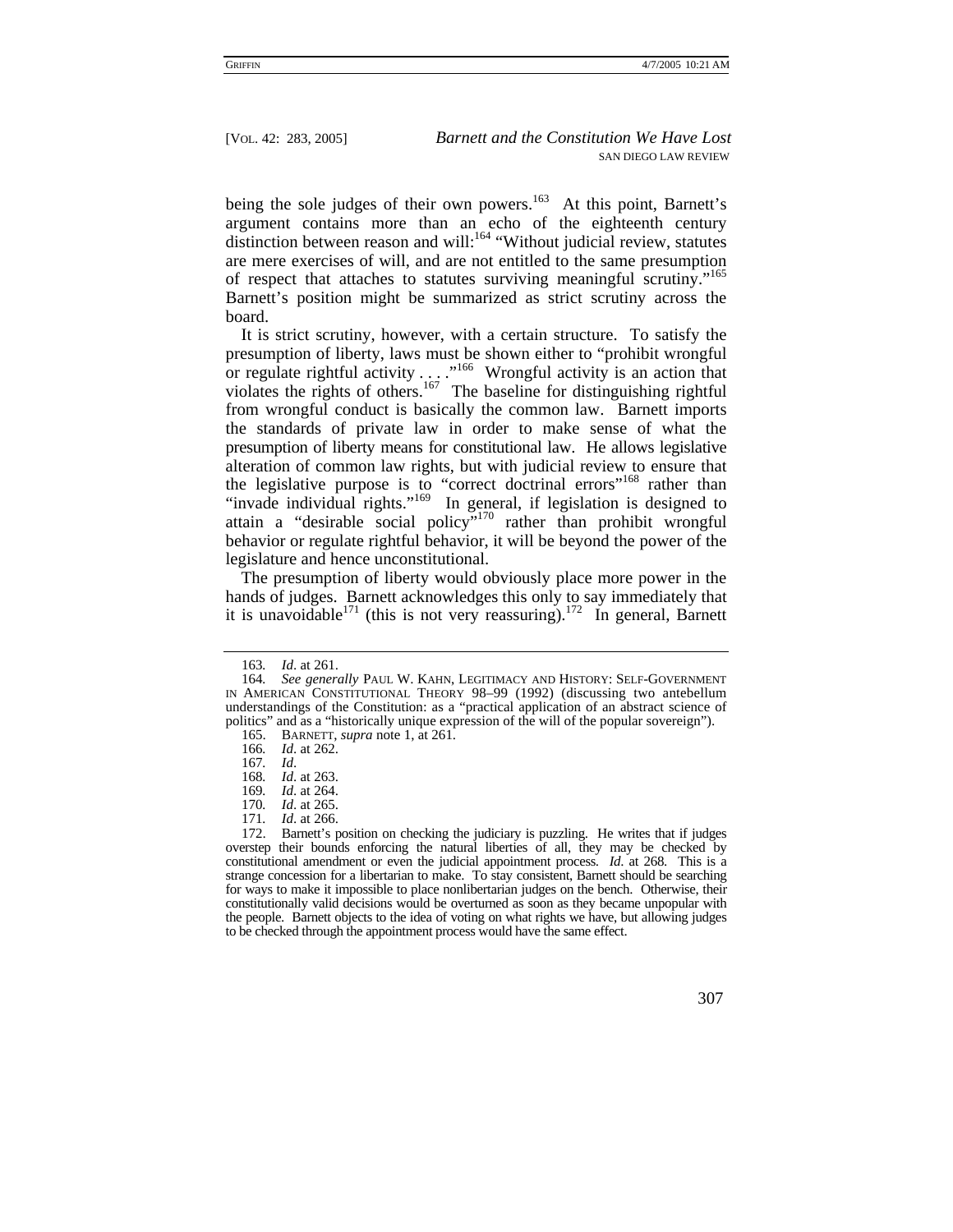has trouble seeing the point of institutional objections to increased judicial power and the influence these objections have had over theories of judicial review since scholars like Thayer and Hand first advanced them.<sup>173</sup> This is directly relevant to the way he develops his argument in favor of the presumption of liberty. The justification for the presumption of constitutionality was rooted in the experience of the Lochner era with the institutional limitations of courts, not, as Barnett believes, out of an expectation that legislatures would always behave constitutionally. The Lochner generation learned that it was difficult to tell whether legislation was invading protected rights or promoting a desirable social policy. In addition, lawyers and judges discovered that the common law did not provide any way to address complex social and economic problems. Legislation could therefore not be confined, as Barnett would have it, to correcting the occasional judicial error.

Barnett tries to defend the Lochner era without confronting any of the most substantial reasons why generations of lawyers since have thought it represented a deeply flawed judicial attempt to obstruct legislative efforts to deal with important social problems. His reconstruction of how the principles of the Lochner era could operate in our own time through the presumption of liberty is interesting but ultimately fruitless in the absence of an attempt to come to grips with the most common critiques of the Lochner era.

## IV. THE COMMERCE CLAUSE AND THE STATE POLICE POWER

In the last part of the book, Barnett considers specific constitutional powers such as the federal government's power to regulate the economy under the Commerce Clause. From his point of view, it is the Commerce Clause "that has most often been used by Congress to restrict the liberties of the people."<sup>174</sup> Barnett considers two alternative interpretations of the commerce clause: the pre-New Deal understanding that it is "limited to trade or exchange of goods"<sup>175</sup> and excludes manufacturing and agriculture, and a broad interpretation that it applies "to any gainful activity."[176](#page-25-3) It is puzzling that Barnett does not consider an obvious alternative: that "commerce" in the context of today's national economy means commercial activity.<sup>[177](#page-25-4)</sup>

<span id="page-25-0"></span><sup>173.</sup> For a recent example of an institutional analysis of the limitations of the judiciary, see CASS R. SUNSTEIN, ONE CASE AT A TIME: JUDICIAL MINIMALISM ON THE SUPREME COURT 46–60 (1999) (arguing that good judges attempt to minimize potentially adverse effects of their holdings by adopting change incrementally).

<span id="page-25-1"></span><sup>174.</sup> BARNETT, *supra* note 1, at 277.

<span id="page-25-2"></span><sup>175</sup>*. Id*. at 278.

<span id="page-25-3"></span><sup>176</sup>*. Id*.

<span id="page-25-4"></span><sup>177</sup>*. See* United States v. Lopez, 514 U.S. 549, 558–59 (1995).

<sup>308</sup>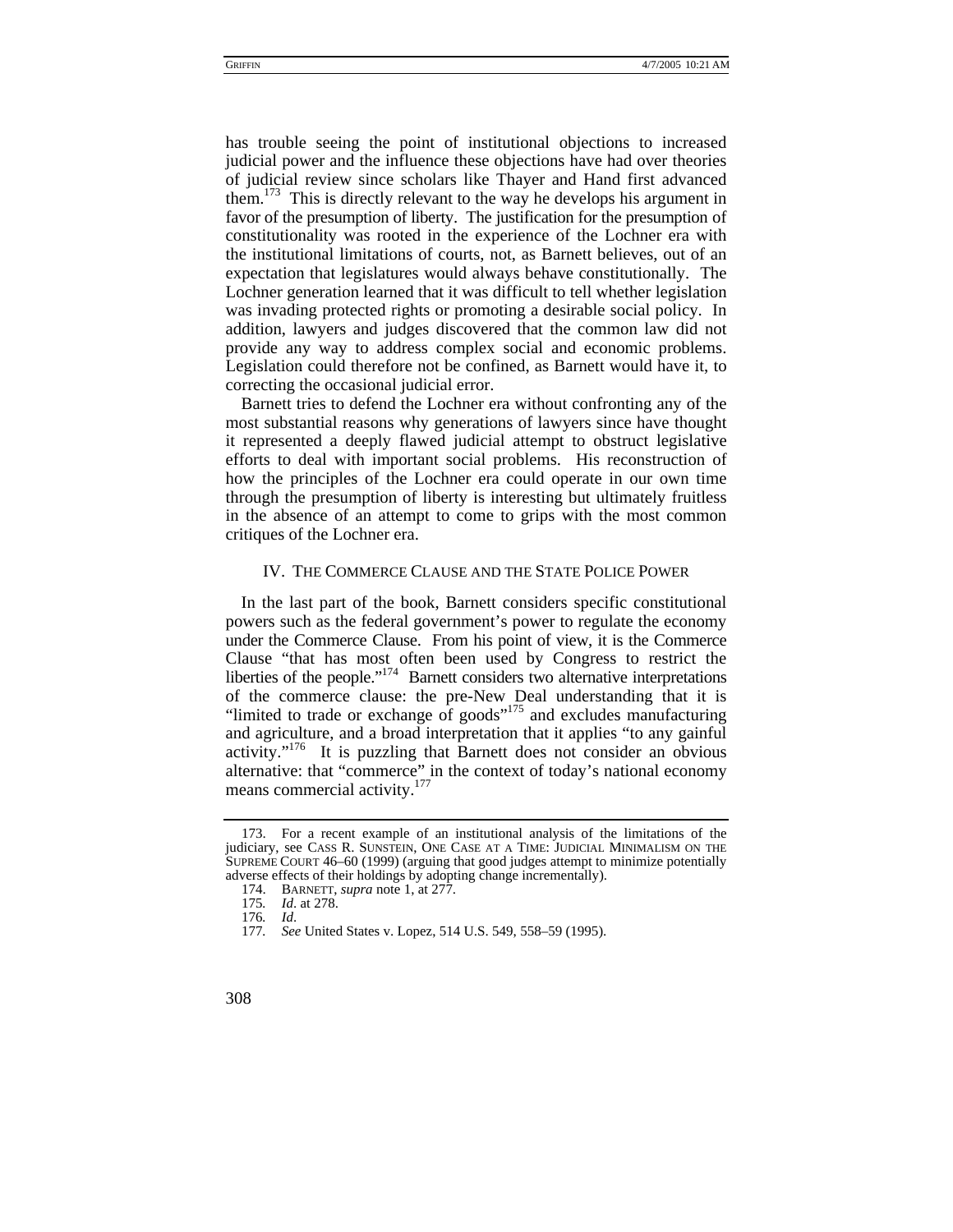Barnett argues with plentiful evidence that the original meaning of the commerce clause validates pre-New Deal understandings that it excluded regulation of agriculture or manufacturing. He endorses the reading of the Commerce Clause the Supreme Court gave in *United States v. E.C*. *Knight Co*. [178](#page-26-0) and *Carter v. Carter Coal Co*. [179](#page-26-1) As a historical matter, I can hardly disagree, because I have defended elsewhere<sup>180</sup> the idea that the New Deal understanding of the commerce clause as a broad charter to regulate the economy did not have anything to do with Chief Justice Marshall's understanding of its more limited purpose in *Gibbons v. Ogden*. [181](#page-26-3) As Barnett notes, even on Marshall's understanding, commerce "among the several States" did not include purely intrastate commerce.<sup>182</sup> Although New Dealers such as future justice Robert Jackson saw themselves as restoring the original understanding of the Commerce Clause, their arguments are not supported by historical evidence.<sup>[183](#page-26-5)</sup>

Barnett goes on to argue that the original meaning of "to regulate" in the Commerce Clause did not include the power to prohibit goods from moving in interstate commerce.<sup>184</sup> He excoriates the "aggregate effects" doctrine recognized in *Wickard v. Filburn*[185](#page-26-7) as having "nearly destroyed the system of limited enumerated powers."[186](#page-26-8) He also rejects the "articles of commerce" doctrine that allows Congress the power to regulate activity based on goods that have moved in interstate commerce.<sup>187</sup> He claims that "an interconnected economy was far from unforeseen by the founders"<sup>188</sup> on the basis of a single quotation from James Madison.<sup>189</sup> Barnett appears to be claiming that the framers saw

<span id="page-26-1"></span><span id="page-26-0"></span><sup>178. 156</sup> U.S. 1, 16 (1895).

<sup>179. 298</sup> U.S. 238, 301 (1936). Barnett also endorses Justice Thomas's concurrence in *Lopez*, in which Thomas argued in favor of reestablishing the pre-New Deal understanding of the commerce clause. *Lopez*, 514 U.S. at 596 (Thomas, J., concurring).<br>180. See

<span id="page-26-2"></span><sup>180</sup>*. See* Griffin, *supra* note 6, at 2121–42.

<span id="page-26-3"></span><sup>22</sup> U.S. (9 Wheat.) 1 (1824).

<span id="page-26-4"></span><sup>182.</sup> BARNETT, *supra* note 1, at 297.<br>183. See generally Griffin, *supra* no

<span id="page-26-6"></span>

<span id="page-26-5"></span><sup>183</sup>*. See generally* Griffin, *supra* note 6. 184*. See* BARNETT, *supra* note 1, at 302–06.

<span id="page-26-7"></span><sup>185. 317</sup> U.S. 111, 125 (1942).

<span id="page-26-8"></span><sup>186.</sup> BARNETT, *supra* note 1, at 315.

<span id="page-26-9"></span><sup>187</sup>*. Id*. at 316.

<span id="page-26-11"></span><span id="page-26-10"></span><sup>188</sup>*. Id*. at 315.

<sup>189.</sup> In the midst of his argument about the meaning of the Necessary and Proper Clause, Barnett pauses to claim that Madison realized, just as we do, "that the national economy is interconnected." *Id*. at 172. This claim is supported by a letter written by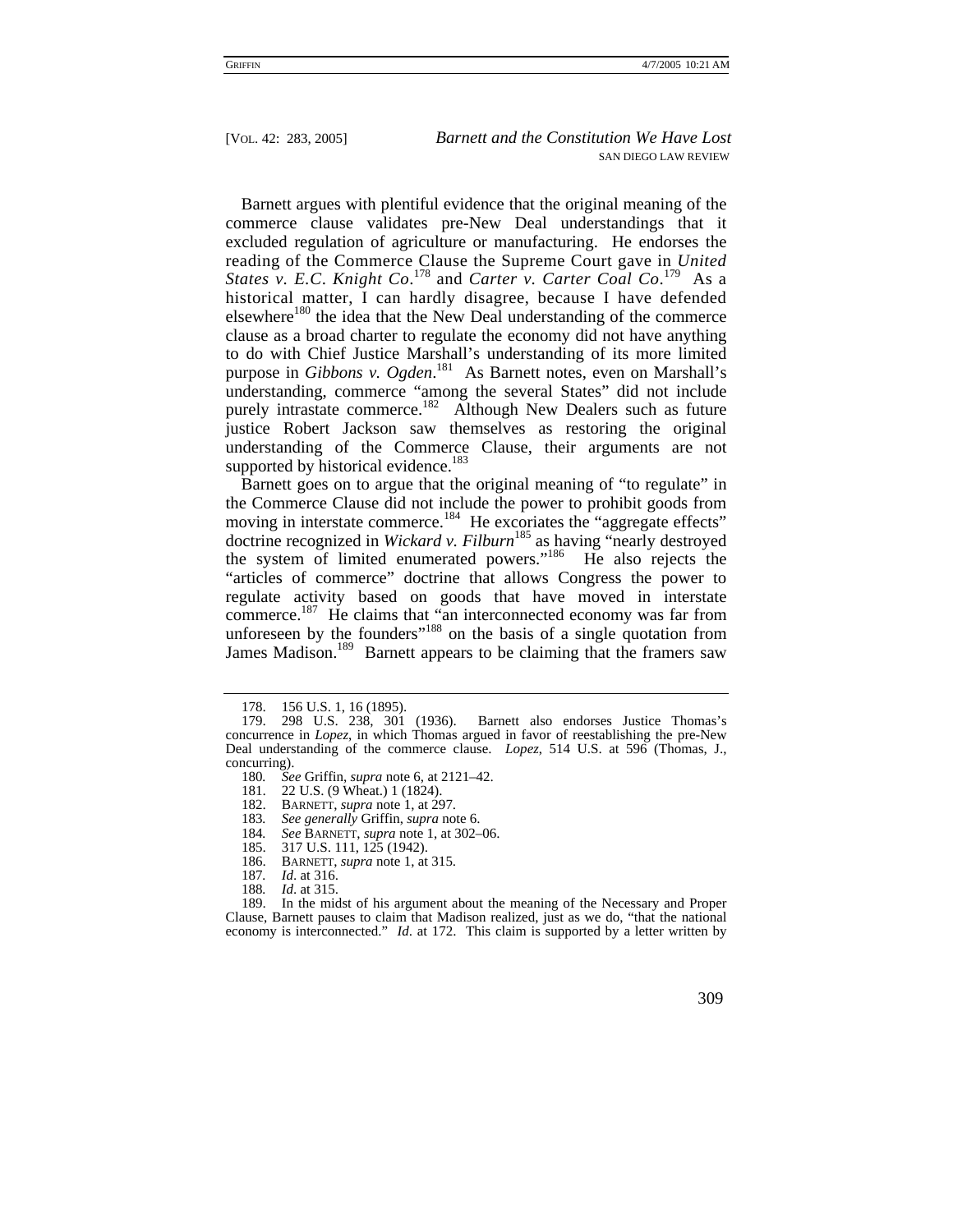the consequences of a commerce clause limited to the trade of goods among states and rejected the alternative of allowing Congress a broader power to regulate the national economy. This is highly doubtful, because a national market in which agriculture and manufacturing were key sectors of an interstate commercial economy did not exist in the eighteenth century.

Barnett's discussion of the Commerce Clause is so aggressively rooted in the different economic world of the eighteenth century that it enables us to see the tremendous distance between that world and our own. I therefore agree with Barnett that the New Deal marked a true "revolution, not a restoration"<sup>190</sup> in constitutional law.<sup>191</sup> The problem is then to explain how the New Deal revolution was legitimate, given that it was not made through an Article V amendment to the text of the Constitution.

For Barnett, of course, this is not a problem but an opportunity to show how commerce clause doctrine cannot be made legitimate except by returning to the pre-New Deal understanding that agriculture, manufacturing, and conditions of labor are beyond the regulatory power of the federal government. If this poses a problem for the operation of the economy and workplace conditions, Barnett thinks it is better to require a constitutional amendment, rather than (as was done during the New Deal) changing the meaning of the Constitution through judicial fiat.[192](#page-27-2) Throughout the book, Barnett seems to assume that if Americans dislike the implications of restoring the Constitution that was "lost" through Supreme Court interpretation, they will find it relatively easy to pass constitutional amendments to update the text in light of contemporary circumstances.<sup>193</sup> The experience of the New Deal can help us understand why this assumption is problematic.

Madison to Judge Roane in which he stated:

In the great system of political economy, having for its general object the national welfare, everything is related immediately or remotely to every other thing; and, consequently, a power over any one thing, if not limited by some obvious and precise affinity, may amount to a power over every other thing.

*Id*. This claim is not plausible and is not supported by this evidence. It is not plausible because the economy of the late nineteenth and early twentieth century that caused judges and scholars to think that times had changed did not exist in 1819, when Madison wrote this letter. The economy of 1819 was predominantly agrarian and not dominated by large industrial corporations. Further, it is likely that Madison's point was logical, not empirical. One plausible reading of this passage is that Madison was claiming that in "political economy," there was at least a remote causal connection between every person. This does not entail the further set of claims characteristic of modern commerce clause jurisprudence, such as those made in cases that upheld New Deal legislation.

<span id="page-27-1"></span>

<span id="page-27-0"></span><sup>190</sup>*. Id.* at 332. 191*. See* Griffin, *supra* note 6, at 2117–19.

<span id="page-27-2"></span><sup>192.</sup> BARNETT, *supra* note 1, at 352–53.

<span id="page-27-3"></span><sup>193</sup>*. Id*. at 351.

<sup>310</sup>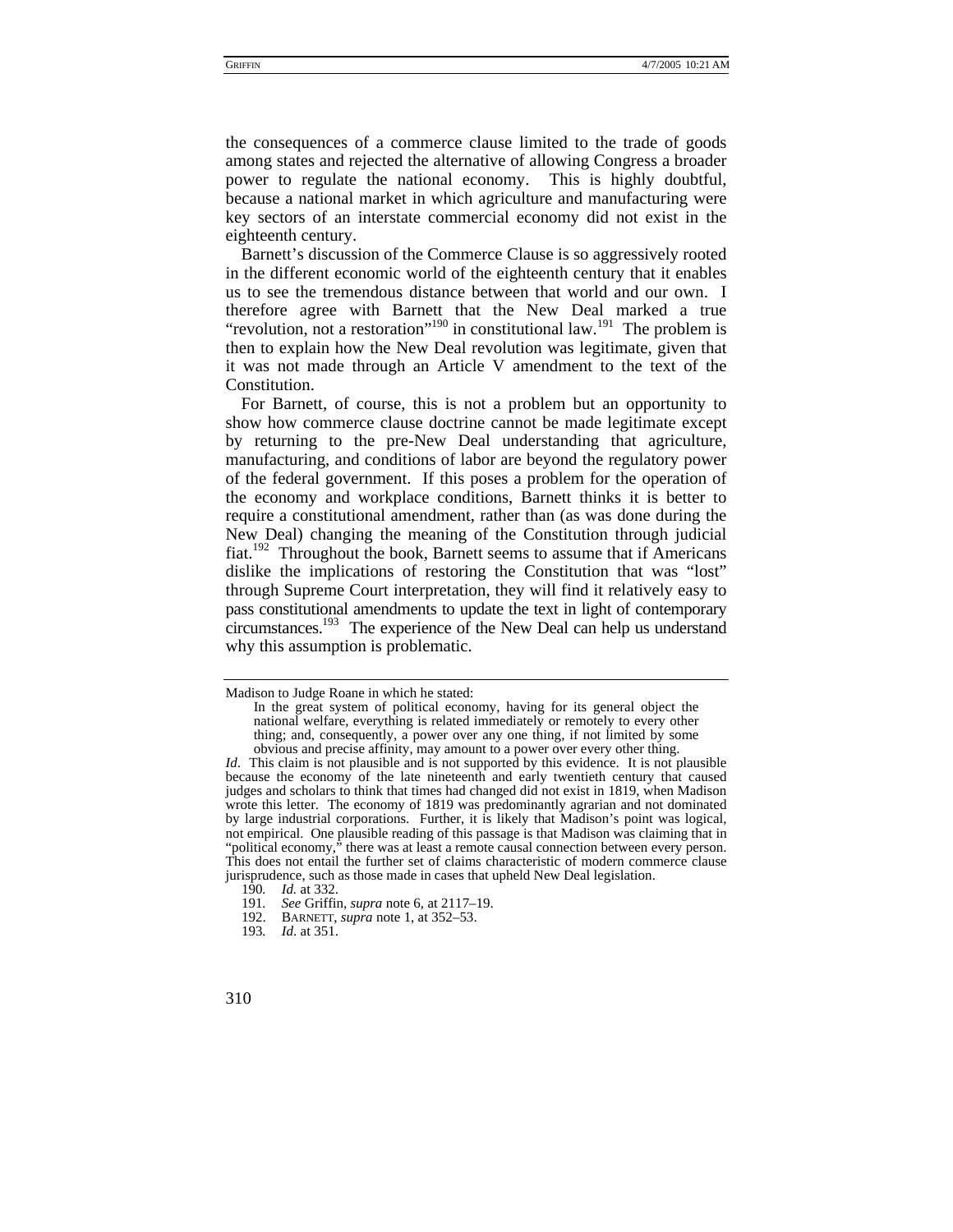Although Barnett notes in passing that President Franklin D. Roosevelt rejected the option of seeking an amendment to justify the changes he sought, $194$  he does not consider the possibility that this outcome was dictated by the structure of the constitutional order, rather than just being a missed opportunity.<sup>195</sup> In assessing potential amendments, Roosevelt was not writing on a blank slate but rather operating in a context created by Supreme Court decisions. This complicated his task considerably. The "Old Court" that was hostile to the New Deal would presumably be in charge of interpreting any constitutional amendment. If the amendment was drafted in broad terms, the Court might be able to undermine it through a narrow construction of its general provisions. If the amendment was drafted narrowly to overturn specific precedents, then it might not apply to all the circumstances in which the government needed new powers.[196](#page-28-2)

In addition, by the time of the New Deal it was no longer possible for anyone to view the Constitution as a practical plan of government in the same way as the founding generation. By now, the Constitution was revered as the cornerstone of the American political system. That made the Constitution an exceptionally stable basis for government, but also made it very difficult to change.<sup>197</sup> The Constitution was seen as an ideal by which government should be judged and was the focus of strong patriotic sentiments. These sentiments led Americans to see potential constitutional amendments as implying that the American constitutional and political order was defective. President Roosevelt had no intention of leading Americans to believe that their most fundamental institution was flawed. Hence, he opted for the position that the problem was with the Court, not the Constitution.<sup>[198](#page-28-4)</sup>

Barnett assumes that if the Constitution needs to be updated in light of changing circumstances, such as our desire to regulate labor unions and workplace conditions, it can be changed in much the same way as we update obsolete statutes. If, however, the Constitution is resistant to even reasonable changes, then this stance becomes problematic. It is possible that Barnett would not see this as a problem, but as evidence that there is no need for change in the first place. On the other hand, he

<span id="page-28-0"></span><sup>194</sup>*. Id*. at 109.

<span id="page-28-1"></span><sup>195.</sup> GRIFFIN, *supra* note 48, at 37–39.

<span id="page-28-2"></span><sup>196</sup>*. Id*. at 38.

<span id="page-28-3"></span><sup>197</sup>*. Id*. at 39.

<span id="page-28-4"></span><sup>198</sup>*. Id*.

 <sup>311</sup>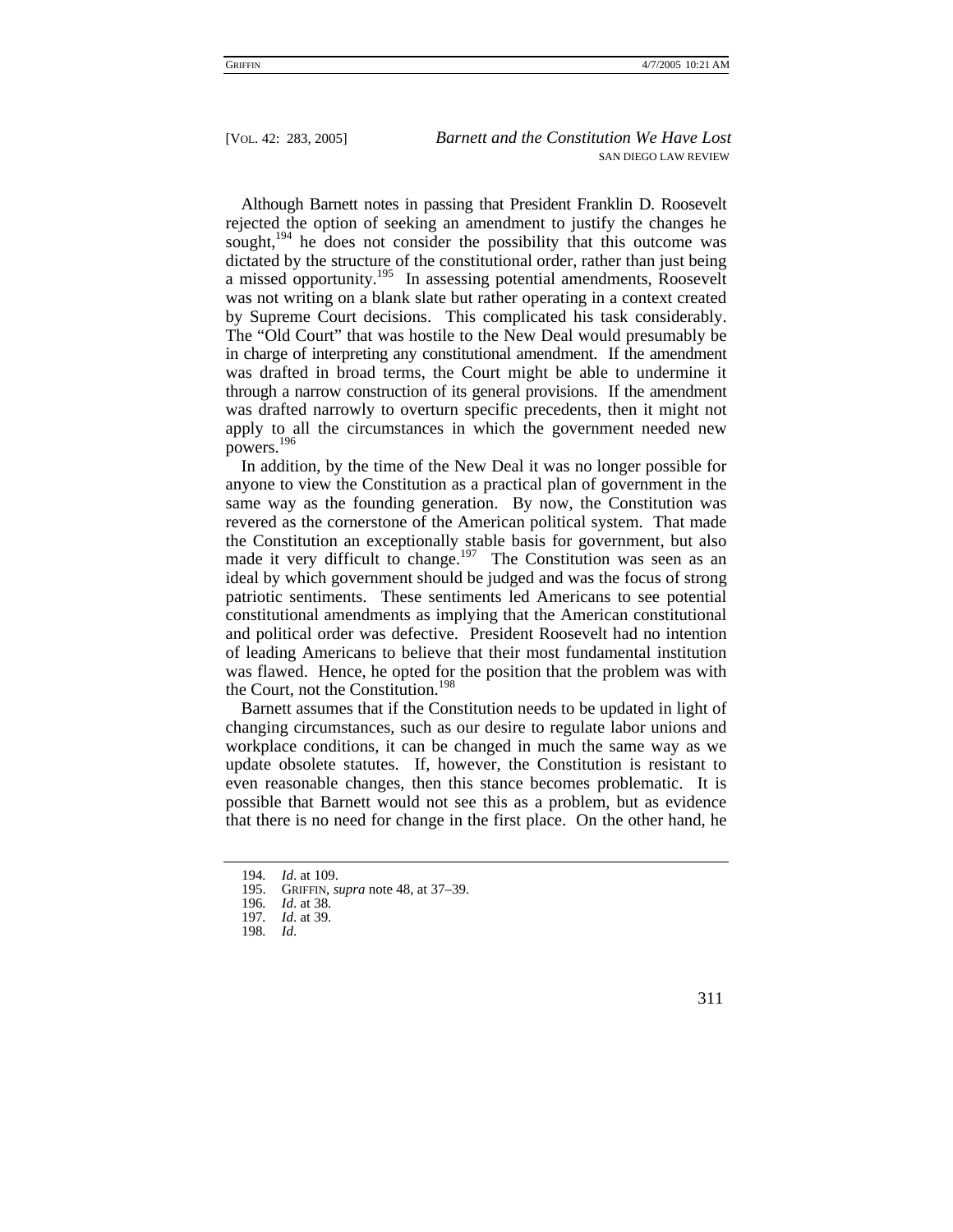does not offer any argument to persuade those who see regulating conditions of labor as a reasonable adaptation of the Commerce Clause to changed circumstances. Indeed, Barnett's entire argument on the Commerce Clause is notably devoid of detail on just what liberties are being infringed by the contemporary understanding that it is a broad charter to regulate interstate commercial activity. What would we gain if we returned to pre-New Deal baselines? Barnett asserts that the Commerce Clause has most often been the instrument through which Congress restricts the liberties of the people.<sup>199</sup> I doubt, however, that anyone sees it that way except for libertarians who already agree with Barnett's political theory.

Barnett then considers the effect of the presumption of liberty on the state police power. From the perspective of the federal Constitution, state police powers are limited primarily by the Fourteenth Amendment. But Barnett has trouble specifying the nature of the limits on the state police power because he does not believe that the liberties protected by the Privileges or Immunities Clause can be reduced to a list. His method is to test all legislative enactments by whether they are necessary and proper, yet there is no list of the enumerated powers of state legislatures in the Constitution.<sup>200</sup> This poses an interpretive problem that he wants to solve by using his version of "constitutional construction," the method we must employ when we are forced to go beyond original meaning.<sup>201</sup> Barnett does not consider whether he has been led astray by his assumption that all exercises of constitutional power must have limits, whether or not those limits are specified in the Constitution. A more standard approach to the state police power is that it is not based on the idea of enumerated power at all, but is grounded on a plenary delegation of reserved powers to the states, as confirmed by the Tenth Amendment.

For reasons that are difficult to discern, Barnett tries to specify the meaning of the state police power by taking an excursus into "Lockean political theory."<sup>202</sup> This leads him to conclude that the theory behind the Fourteenth Amendment is roughly consistent with the natural rights theory behind the 1787 Constitution.<sup>203</sup> He does note that the police power was often construed to encompass efforts to control the morals of the public as well as to preserve its health and safety.<sup>204</sup> Barnett thinks that this was a mistake and that the police power ought not to extend so far. He then employs Howard Gillman's historical research to build a

<span id="page-29-0"></span><sup>199.</sup> BARNETT, *supra* note 1, at 277.

<span id="page-29-1"></span><sup>200</sup>*. Id*. at 321.

<span id="page-29-2"></span><sup>201</sup>*. Id*.

<span id="page-29-3"></span><sup>202</sup>*. Id*. at 327.

<span id="page-29-4"></span><sup>203</sup>*. Id*. at 328.

<span id="page-29-5"></span><sup>204</sup>*. Id*. at 329.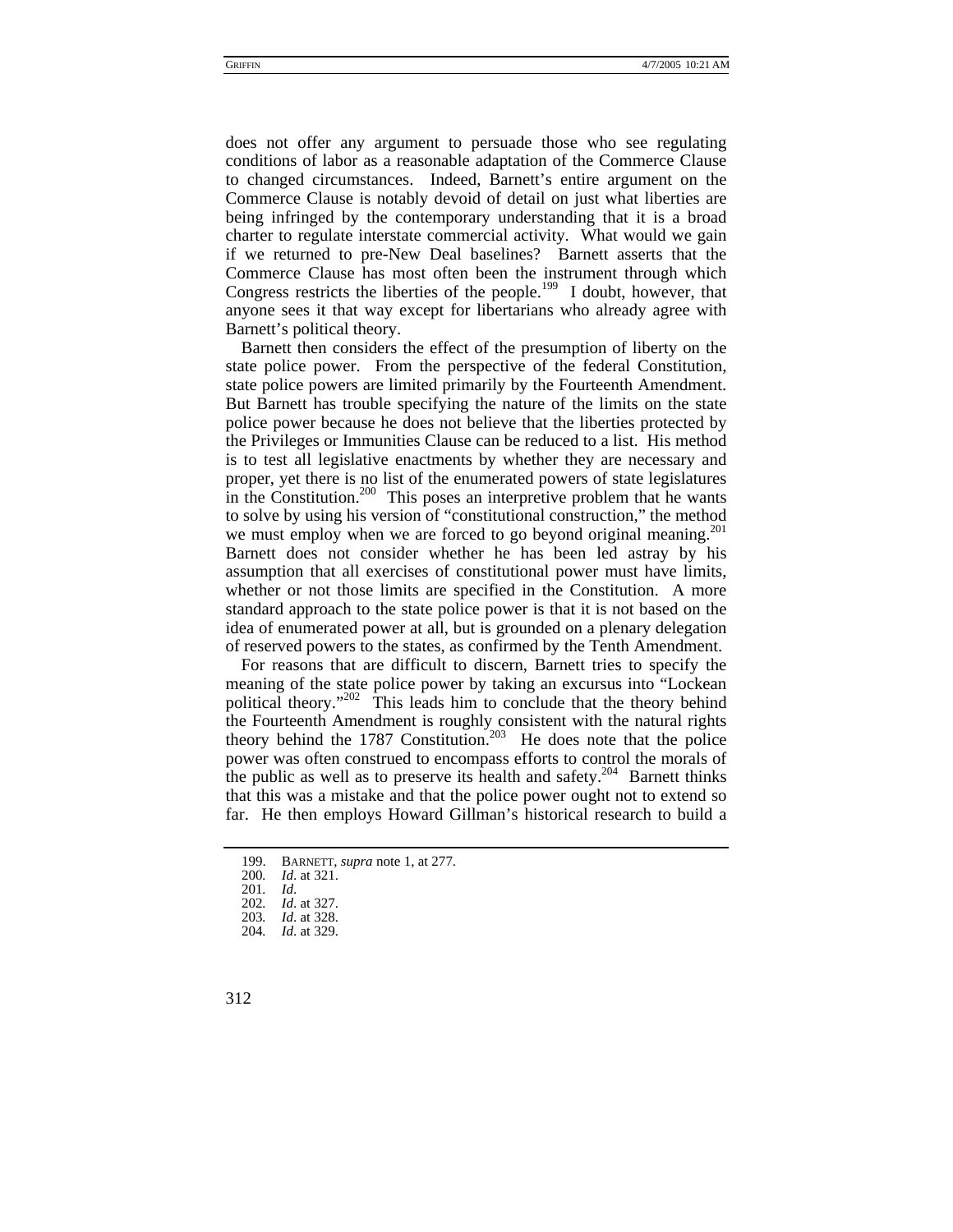case that the police power of the states cannot be used to benefit a particular class of persons.[205](#page-30-0)

In his final chapter, Barnett sets out a scheme for courts to follow in assessing the necessity and propriety of legislation. He takes his inspiration from First Amendment jurisprudence. To assess necessity, the government must show a sufficient fit between means and ends and then demonstrate that it used the means least restrictive of liberty.<sup>206</sup> Interestingly, he more or less abstains from trying to illustrate the implications of his theory for constitutional doctrine. As a constitutionalist, Barnett is hard core: get the structure right, he thinks, and let the results take care of themselves.<sup>207</sup> After all, if we do not like the consequences, we can always amend the Constitution. He does not consider the possibility that changing the Constitution through amendment is not a practical option.

Barnett does give a few illustrations of the effect of following the presumption of liberty. From his point of view, the presumption is already followed in First Amendment and substantive due process jurisprudence.<sup>208</sup> If the presumption were to be extended further, in the manner his theory suggests, all crimes of possession, whether directed at firearms, drugs, or pornography, would be unconstitutional.<sup>209</sup> They are unconstitutional at the federal level because the Commerce Clause does not permit Congress to prohibit their possession.<sup>210</sup> They are unconstitutional at the state level because the state police power does not extend to actions that do not pose a risk of violating the rights of others. $211$ Further, efforts to regulate interstate pollution that result from manufacturing or agriculture cannot be handled within the boundaries of the present Constitution.<sup>212</sup> Barnett thinks a constitutional amendment is necessary to handle the problem of pollution and that one would be ratified easily.<sup>213</sup>

Some of the most troubling implications of Barnett's theory come from its restoration of pre-New Deal constitutional baselines. So conditions of labor would be once again off limits to national legislation

<span id="page-30-0"></span>205*. Id*. at 331–33.

<span id="page-30-1"></span>206*. Id*. at 336.

<span id="page-30-2"></span>207*. Id*. at 345.

<span id="page-30-3"></span>208*. Id*. at 347.

<span id="page-30-4"></span>209*. Id*. at 349.

<span id="page-30-5"></span>210*. Id*. at 348–49.

<span id="page-30-6"></span>211*. Id*.

<span id="page-30-7"></span>212*. Id*. at 350–51.

<span id="page-30-8"></span>213*. Id*. at 351.